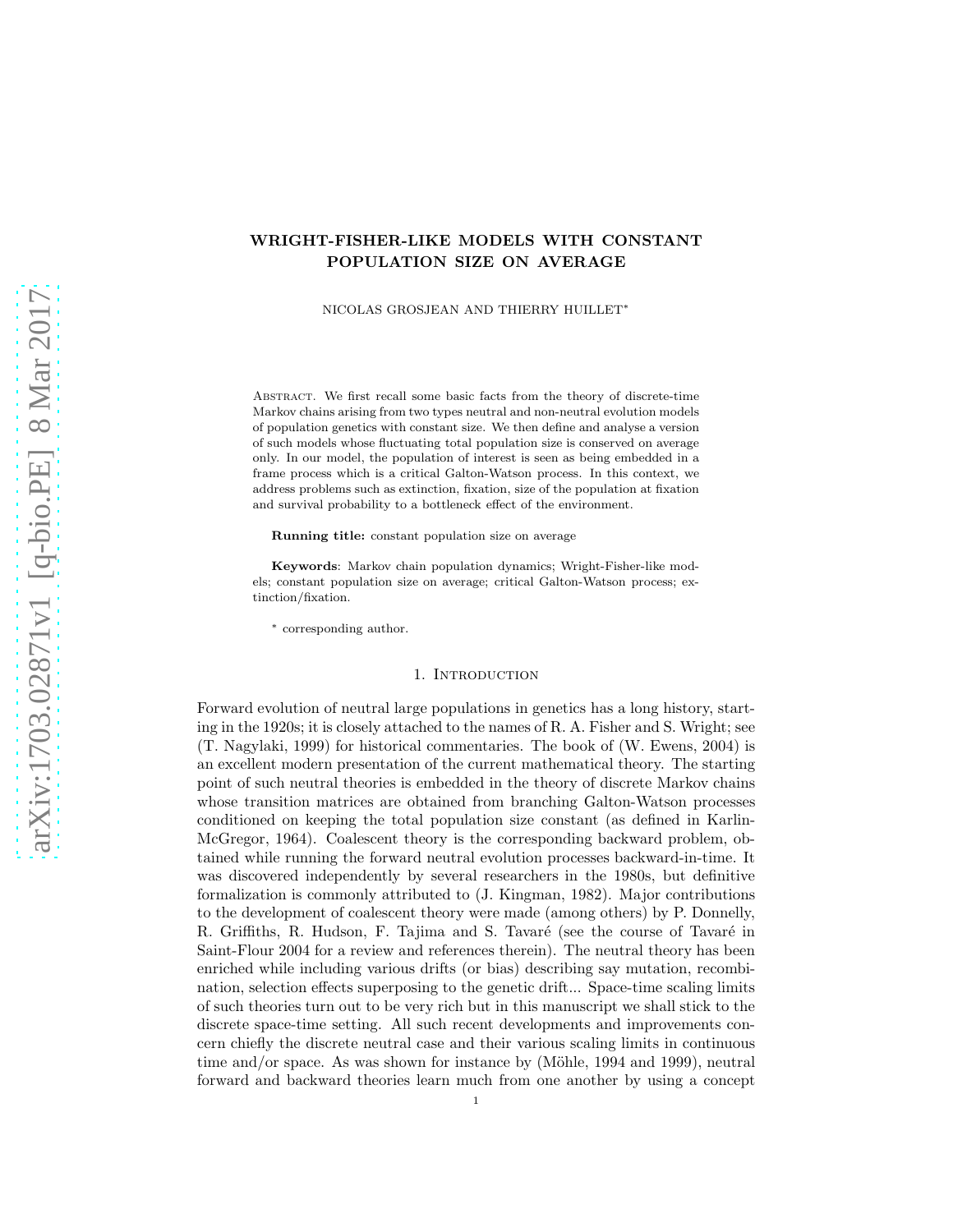of duality introduced by (T. Liggett, 1985). There is therefore some evidence that the concept of duality could help one understand the backward theory even in nonneutral situations when various evolutionary forces are the causes of deviation to neutrality (J. Crow and M. Kimura, 1970); (T. Maruyama, 1977), (J. Gillepsie, 1991) and (W. Ewens, 2004), for a discussion on various models of utmost interest in population genetics).

In this manuscript, after recalling some of the (forward and backward) theory of the discrete space-time neutral genetic drift with two types (or alleles), we briefly reconsider the case including various bias describing deviation to neutrality. Various examples are discussed to fix the background where we stress that the marginal populations of both types turn out to be Markovian, even in the biased case. As emphasized earlier, all this body of theory assumes an evolution process keeping constant over the generations the total size of the population. This condition that to form the next generation the offspring should preserve exactly the population size to constant is a drastic one and the purpose of this work is to discuss one way to understand a weaker form of conservation, namely conservation of the total population size on average only. And see how the previous theory is modified both in the neutral and the non-neutral cases with a bias included. In our approach, a critical Galton-Watson process plays a key role.

Let us summarize our results: as in the constant population size context, we first consider a two-types neutral population model in discrete-time. Type 1 population is seen as a subpopulation of a frame (or environment) process which is modeled as a critical Galton-Watson process whose size is constant over time, say  $n$ , but on average only. This process is already present in the Karlin-McGregor way to handle a constant population size  $n$  problem since, as  $n$  goes to infinity, such models boil down to a critical Galton-Watson process. The frame process exhibits very large growing fluctuations and it has long-range positive correlations. The type 1 population process also is a critical Galton-Watson process whose initial condition is a subset of size  $m$  of the  $n$  founders generating the frame process. We define the type 2 population as the one whose founders is made of the remaining subset of founders, therefore of size  $n - m$ . At all times therefore, the type 1 and 2 populations, as embedded sub-processes within the frame, sum up to the frame process itself. We then address the following problems in this setup: what is the extinction probability of type 1 population? And what is its fixation probability? For the former problem, a first point of view is the classical one for critical branching processes: extinction of type 1 population is when it first hits state 0. Such an extinction event occurs with probability 1 but it takes a very long time to do so. For the latter problem, we say that a type 1 fixation event occurs at some time if this time is the first at which type 2 population goes extinct while type 1 population remains alive. We compute the probability distribution of the fixation time, together with the probability that a fixation event takes place. We find that the fixation time has finite mean (of order n when both  $m, n$  are large or when m is fixed and n large), whereas its variance is infinite. The fixation probability itself is found to be of order  $m/n$  under the same assumptions.

Then we address the following problem: what is the size of type 1 population at fixation whenever this event occurs? We find that on average it is  $m$ , while its variance is infinite. Finally we discuss an alternative and more symmetric way of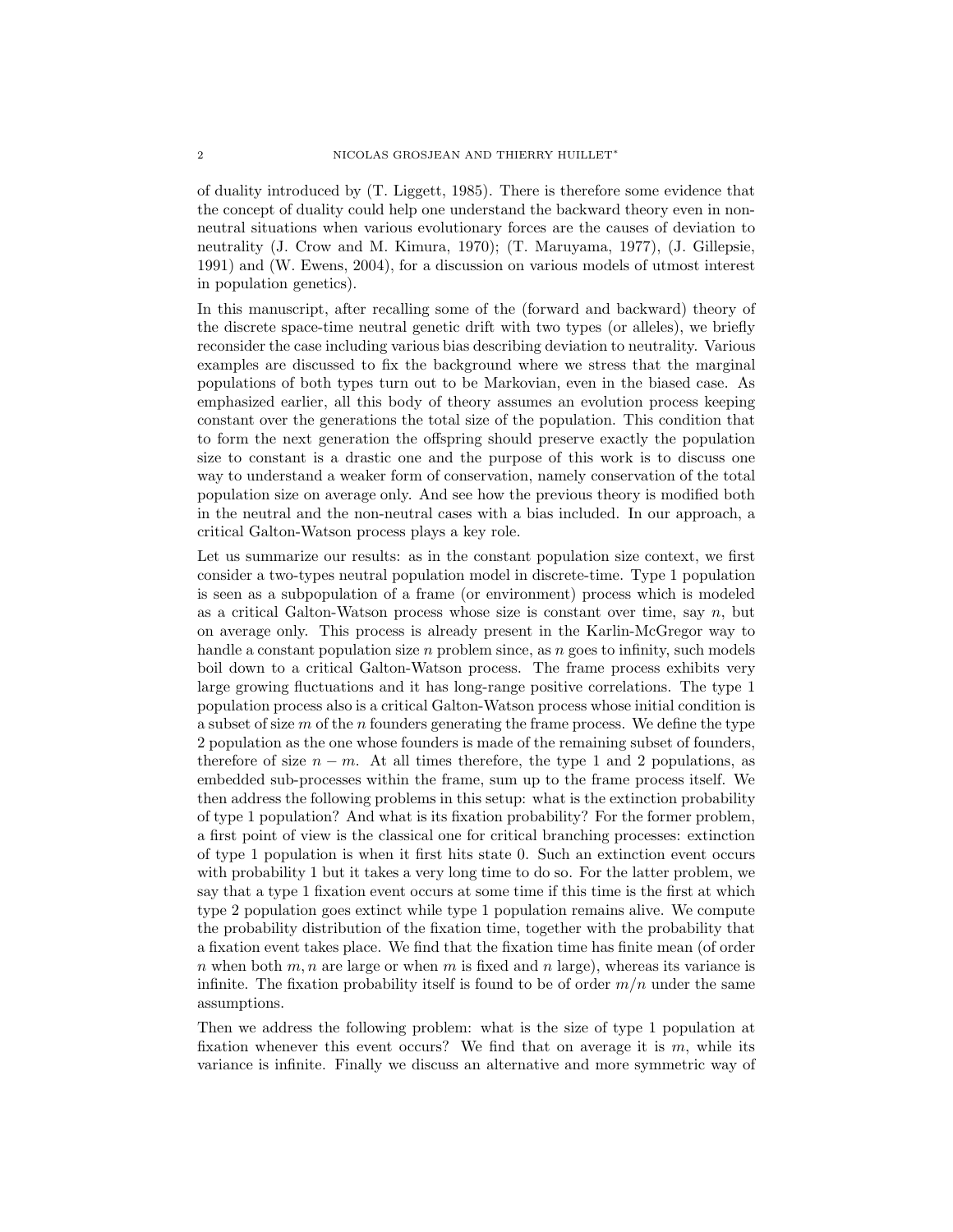defining type 1 population extinction as the fixation of the type 2 population in the latter sense. With these definitions at hand, one can compute the probability that a fixation event of type 1 precedes an extinction event and conversely.

We then observe that, under the neutral hypothesis, type 1 and frame processes, although not independent, are both Markov processes both marginally and jointly. Inspired by similar ideas in the context of constant population size models, we then introduce bias (as a deviation to neutrality) into our model with fluctuating total population size. We show that with this bias included, type 1 and frame processes (still the same critical mean-n Galton-Watson process as in the neutral case) are still jointly Markov but the type 1 marginal process no longer is Markovian.

Finally, we briefly discuss the problem of defining an effective population size in our model with variable population size and we investigate the related question of computing the type 1 survival probability to a bottleneck effect of the frame process. In this context, the critical homographic Galton-Watson model, which is invariant under iterated composition, is shown to be of particular interest.

## 2. Discrete-time neutral genetic drift and coalescent: a reminder

In this Section, to fix the background and notations, we review some well-known facts from the cited literature.

2.1. Exchangeable neutral population models: Reproduction laws examples. (The Cannings, 1974 model). Consider a population with non-overlapping generations  $r \in \mathbb{Z}$ . Assume the population size is constant, say with n individuals (or genes) over the generations. Assume the random reproduction law at generation 0 is  $\boldsymbol{\nu}_n := (\nu_{1,n}, ..., \nu_{n,n})$ , satisfying:

$$
\sum_{m=1}^{n} \nu_{m,n} = n.
$$

Here,  $\nu_{m,n}$  is the number of offspring of gene m. We avoid the trivial case:  $\nu_{m,n} = 1$ ,  $m = 1, \ldots, n$ . One iterates the reproduction over generations, while imposing the following additional assumptions:

- Exchangeability:  $(\nu_{1,n},...,\nu_{n,n}) \stackrel{d}{=} (\nu_{\sigma(1),n},...,\nu_{\sigma(n),n})$ , for all *n*-permutations  $\sigma$  $\in \mathcal{S}_n$ .

- time-homogeneity: reproduction laws are independent and identically distributed (iid) at each generation  $r \in \mathbb{Z}$ .

This model therefore consists of a conservative conditioned branching Galton-Watson process in  $[n]^{\mathbb{Z}}$ , where  $[n] := \{0, 1, ..., n\}$  (see Karlin-McGregor, 1964).

Famous reproduction laws are:

Example 1 The  $\theta$ -multinomial Dirichlet family:  $\nu_n \stackrel{d}{\sim}$  Multin-Dirichlet $(n; \theta)$ , where  $\theta > 0$  is some 'disorder' parameter. With  $\mathbf{k}_n := (k_1, ..., k_n)$ ,  $\nu_n$  admits the following joint exchangeable distribution on the simplex  $|\mathbf{k}_n| := \sum_{m=1}^n k_m = n$ :

$$
\mathbf{P}\left(\boldsymbol{\nu}_n=\mathbf{k}_n\right)=\frac{n!}{\left[n\theta\right]_n}\prod_{m=1}^n\frac{\left[\theta\right]_{k_m}}{k_m!},
$$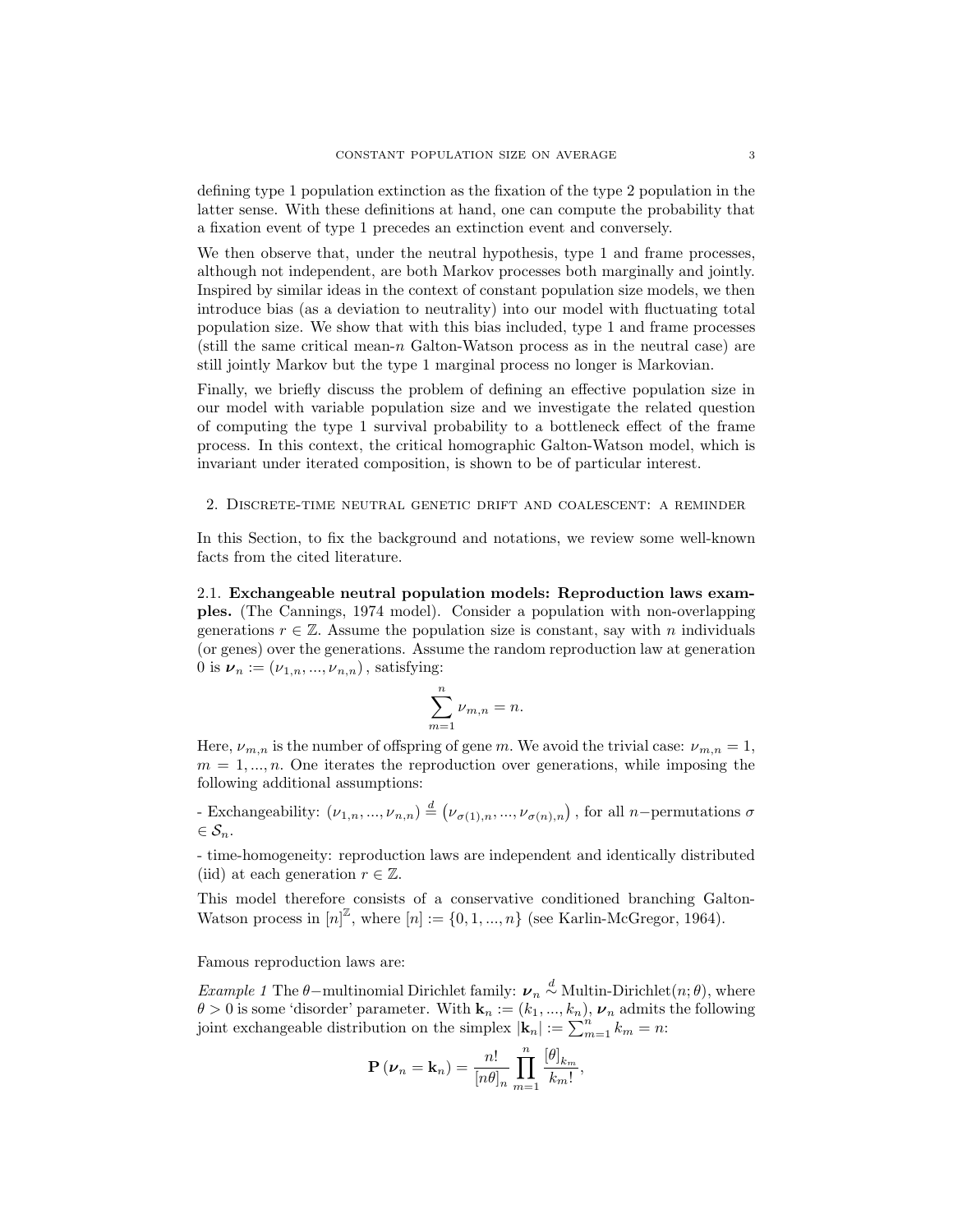where  $[\theta]_k = \theta (\theta + 1) \dots (\theta + k - 1)$  is the rising factorial of  $\theta$ . This distribution can be obtained by conditioning  $n$  independent mean 1 Pòlya distributed random variables  $\xi_n = (\xi_1, ..., \xi_n)$  on summing to n, that is to say:  $\nu_n \stackrel{d}{=} (\xi_n : |\xi_n| = n)$ , where, with  $\mathbb{N}_0 = \{0, 1, ...\},$ 

$$
\mathbf{P}(\xi_1 = k) = \frac{[\theta]_k}{k!} (1 + \theta)^{-k} (\theta/(1 + \theta))^{\theta}, k \in \mathbb{N}_0
$$

or, equivalently in terms of its probability generating function (pgf),

$$
\mathbf{E}(z^{\xi_1}) =: \phi(z) = \left(1 - \frac{1}{\theta}(z - 1)\right)^{-\theta}, z < z_c := 1 + \theta.
$$

Pòlya (or negative binomial) distributed random variables are known to be compound-Poisson (or infinitely divisible), meaning (Steutel and van Harn, 2003)

$$
\phi(z) = e^{-\lambda(1-\psi(z))},
$$

with  $\lambda = \theta \log(1 + 1/\theta) > 0$  and with  $\psi(z)$  a pgf obeying  $\psi(0) = 0$  and  $\psi'(1) = 0$  $1/\lambda$ .

When  $\theta = 1$ ,  $\xi_1$  is geometric and  $\nu_n$  is uniformly distributed on the simplex  $\mathbf{k}_n$ :  $|\mathbf{k}_n| = n$ , with  $\mathbf{P}(\boldsymbol{\nu}_n = \mathbf{k}_n) = 1/{\binom{2n-1}{n}}$ .

When  $\theta \to \infty$ , this distribution reduces to the Wright-Fisher model for which  $\nu_n \stackrel{d}{\sim} \text{Multin}(n; 1/n, ..., 1/n)$ . Indeed,  $\nu_n$  admits the following joint exchangeable multinomial distribution on the simplex  $\mathbf{k}_n : |\mathbf{k}_n| = n$ :

$$
\mathbf{P}(\boldsymbol{\nu}_n = \mathbf{k}_n) = \frac{n! \cdot n^{-n}}{\prod_{m=1}^n k_m!}.
$$

This distribution can be obtained by conditioning  $n$  independent mean 1 Poisson distributed random variables  $\xi_n = (\xi_1, ..., \xi_n)$  on summing to *n*. When *n* is large, using Stirling formula, it follows that  $\nu_n \stackrel{d}{\to} \xi_\infty$  with joint finite-dimensional Poisson law:  $\mathbf{P}(\xi_n = \mathbf{k}_n) = \prod_{m=1}^n \frac{e^{-1}}{k_m!} = \frac{e^{-n}}{\prod_{m=1}^n e^{-n}}$  $\frac{e^{-n}}{\prod_{m=1}^n k_m!}$  on  $\mathbb{N}_0^n$ . Thanks to the product form of all finite-dimensional laws of  $\xi_{\infty}$ , we get an asymptotic independence property of  $\nu_n$ .

A slight extension of the Pòlya model would be to consider a compound Pòlya model (and compound Poisson as well) for which, for some  $z_c > 1$ ,

$$
\mathbf{E}\left(z^{\xi_{1}}\right)=:\phi\left(z\right)=\left(1-\frac{1}{\theta h^{\prime}\left(1\right)}\left(h\left(z\right)-1\right)\right)^{-\theta}, z < z_{c},
$$

with  $h(z)$  some pgf obeying  $h(0) = 0$ ,  $h'(1) > 1$  and  $h''(1) < \infty$ . Here, as  $\theta \to \infty$ ,  $\xi_1$  is compound Poisson with rate  $1/h'(1)$ .

Example 2 Take for  $\xi$  the model:  $\xi = 0$  with probability  $1/2$ ,  $\xi = 2$  with probability  $1/2$ , so with  $\phi(z) = (1+z^2)/2$ . Here, provided *n* is even,

$$
\mathbf{P}\left(\boldsymbol{\nu}_{n}=\mathbf{k}_{n}\right)=1/\binom{n}{n/2},\ k_{m}\in\{0,2\},\ m=1,...,n,\ \text{uniform on}\ \ |\mathbf{k}_{n}|=n.
$$

*Example 3* In the Moran model,  $\nu_n \stackrel{d}{\sim}$  random permutation of  $(2, 0, 1, ..., 1)$ : in such a model, only one new gene per generation may come to life, at the expense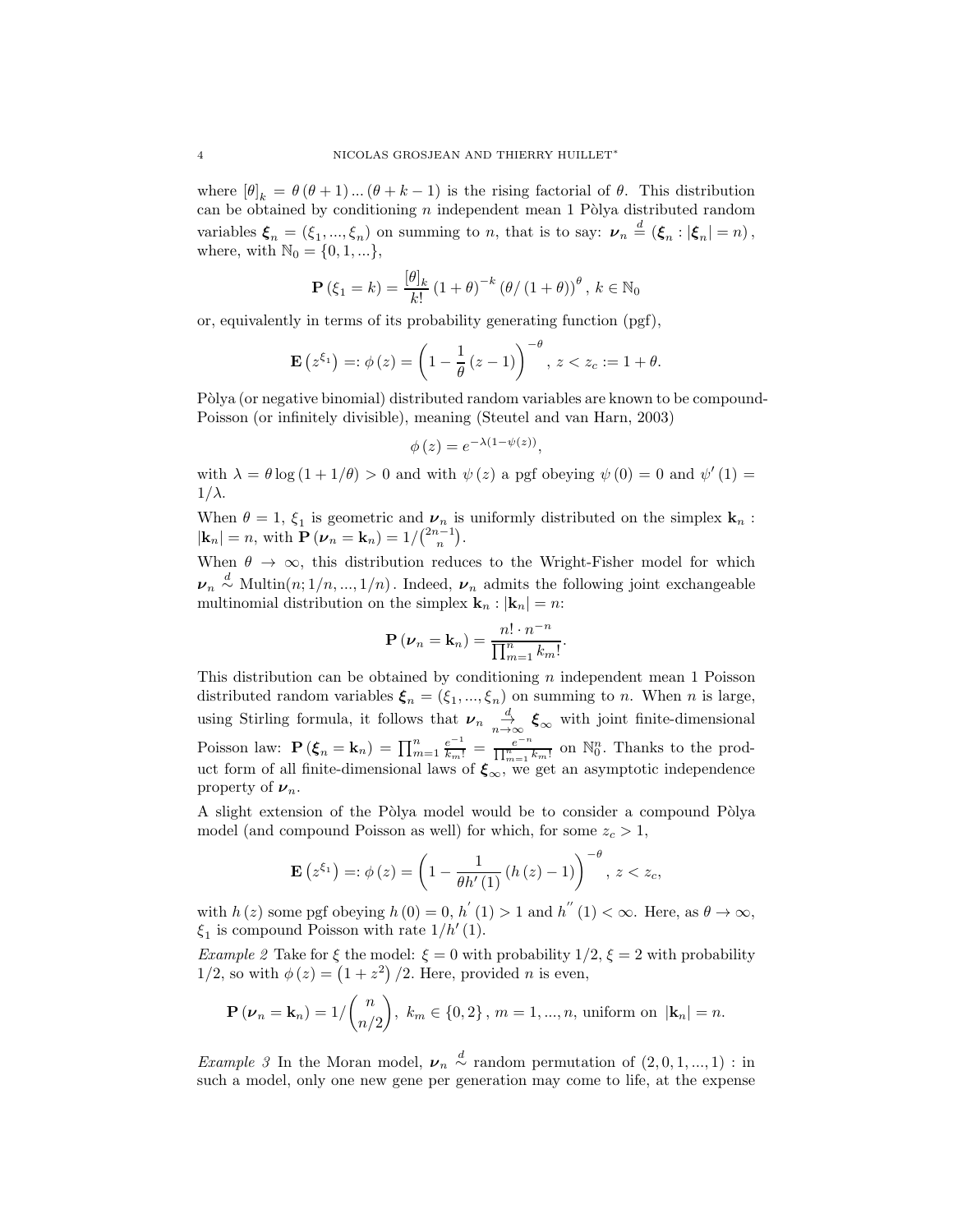of the simultaneous disappearance of some other gene.

In the first two examples,  $\nu_n$  is obtained while conditioning n iid mean 1 random variables  $\xi_n$  on summing to n (not the case of Moran model) and we shall only consider this case in the sequel, even assuming (as in the examples) the  $\xi_m$ s to have finite variance at least:  $\sigma^2(\xi) = \phi''(1) < \infty$ . In all such cases,

$$
\mathbf{P}(\nu_{n} = \mathbf{k}_{n}) = \frac{\prod_{m=1}^{n} [z^{k_{m}}] \phi(z)}{[z^{n}] \phi(z)^{n}}, \ |\mathbf{k}_{n}| = n
$$

$$
\mathbf{P}(\nu_{1,n} + \dots + \nu_{k,n} = k') = \frac{\left[z^{k'}\right] \phi(z)^{k} \left[z^{n-k'}\right] \phi(z)^{n-k}}{[z^{n}] \phi(z)^{n}}, \ k, k' \in \{0, \dots, n\}
$$

$$
\mathbf{E}(z^{\nu_{1,n}}) = \frac{1}{[z^{n}] \phi(z)^{n}} \sum_{k'=0}^{n} z^{k'} \left[z^{k'}\right] \phi(z) \left[z^{n-k'}\right] \phi(z)^{n-1}.
$$

2.2. Forward in time branching process (neutral genetic drift). Take a sub-sample of size m out of  $[n] := \{0, 1, ..., n\}$ , at generation 0. Given  $N_0(m) = m$ , let

 $N_r(m) = #$  offspring at generation  $r \in \mathbb{N}_0$ , forward-in-time.

 $N_r(m)$  represents the descendance at time r of the (say type 1) m first individuals of the whole population of size  $n$ . This sibship process is a discrete-time homogeneous Markov chain, with transition probability:

<span id="page-4-0"></span>(1) 
$$
\mathbf{P}(N_{r+1}(m) = k' | N_r(m) = k) = \mathbf{P}(\nu_{1,n} + ... + \nu_{k,n} = k').
$$

It is a martingale, with state-space  $\{0, ..., n\}$ , initial state m, absorbing states  ${0, n}$  and transient states  ${1, ..., n-1}$ . With  $\tau_{m,0} = \inf (r : N_r(m) = 0)$  and  $\tau_{m,n}$  = inf  $(r : N_r(m) = n)$ , the first hitting time of the boundaries  $\{0,n\}$  is:  $\tau_m = \tau_{m,0} \wedge \tau_{m,n}$ . It is finite with probability 1 and has finite mean. Omitting reference to any specific initial condition m, the process  $(N_r; r \in \mathbb{N}_0)$  has the transition matrix  $\Pi_n$  with entries  $\Pi_n (k, k') = \mathbf{P} (\nu_{1,n} + ... + \nu_{k,n} = k')$  given by [\(1\)](#page-4-0). We have  $\Pi_n(0,k') = \delta_{0,k'}$  and  $\Pi_n(n,k') = \delta_{n,k'}$  and  $\Pi_n$  is not irreducible. However,  $\Pi_n$  is aperiodic and (apart from absorbing states) cannot be broken down into non-communicating subsets; as a result it is diagonalizable, with eigenvalues  $\lambda_0 \geq \lambda_1 \geq \lambda_2 \geq \ldots \geq \lambda_n$  and  $1 = \lambda_0 = \lambda_1 > \lambda_2$ . For  $m, k \in \{0, n\}$ , we have

$$
\mathbf{P}\left(N_r\left(m\right)=k\right)=\mathbf{e}_m^\prime \Pi_n^r \mathbf{e}_k
$$

and therefore, with  $\overline{\Pi}_n$  the restriction of  $\Pi_n$  to the states  $\{1, n-1\}$ , for  $m \in$  $\{1, n-1\}$ 

$$
\mathbf{P}\left( \tau _{m}>r\right) =\mathbf{e}_{m}^{\prime }\overline{\Pi }_{n}^{r}\mathbf{1},
$$

where 1 is the all-one column vector.  $\tau_m$  has geometric tails with rate  $\lambda_2 < 1$ .

Example 4 (Dirichlet binomial): With  $U_k$  a  $(0,1)$  –valued random variable with density beta $(k\theta,(n-k)\theta)$ 

$$
\mathbf{P}\left(\nu_{1,n} + \ldots + \nu_{k,n} = k'\right) = \binom{n}{k'} \frac{\left[k\theta\right]_{k'}}{\left[n\theta\right]_n} \frac{\left[(n-k)\theta\right]_{n-k'}}{\left[n\theta\right]_n} = \mathbf{E}\left[\binom{n}{k'} U_k^{k'} \left(1 - U_k\right)^{n-k'}\right],
$$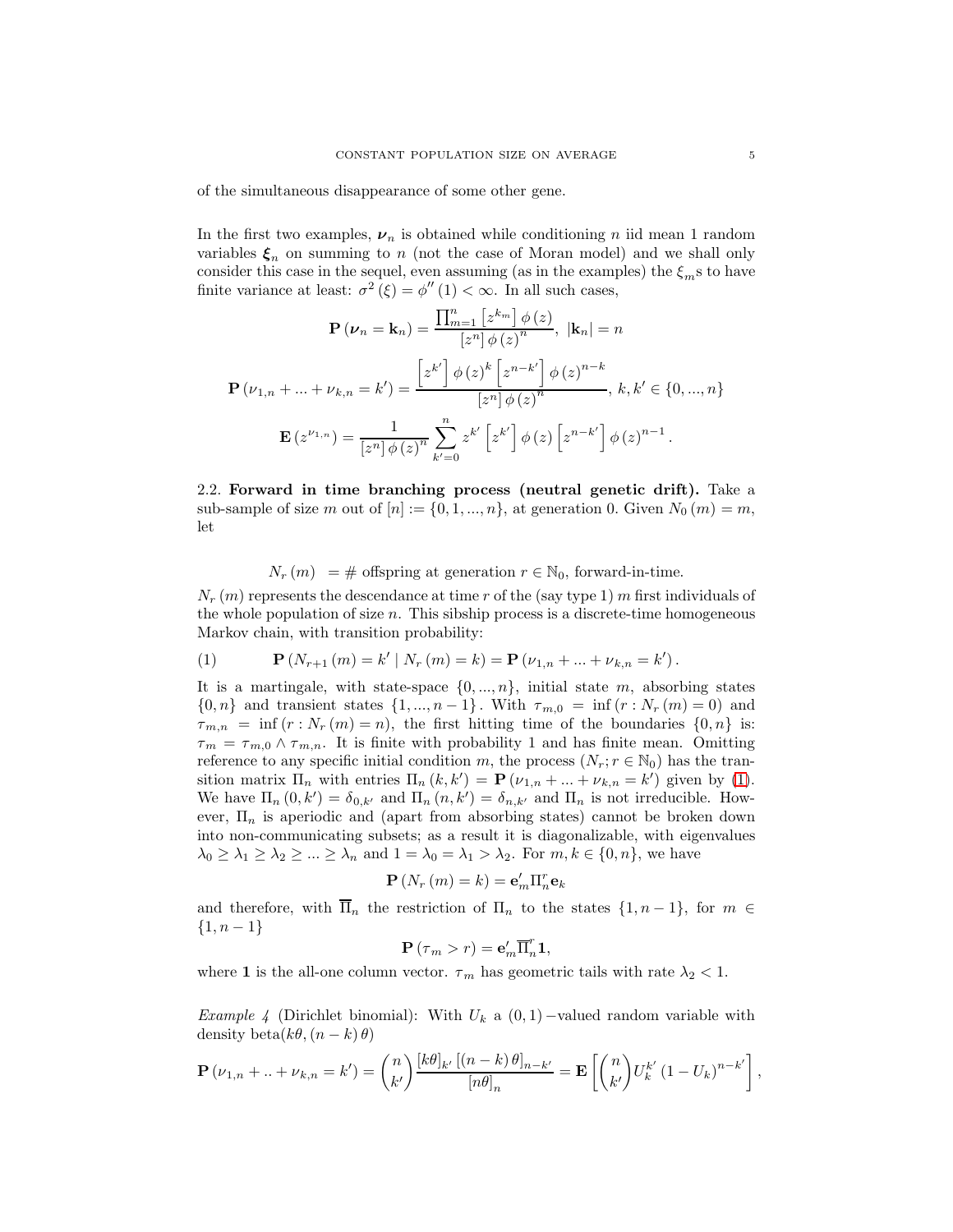which is a beta mixture of the binomial distribution  $Bin(n, u)$ . In particular, with  $U_1$  a  $(0, 1)$  –valued random variable with density beta $(\theta, (n-1)\theta)$ , we have

(2) 
$$
\mathbf{E}(z^{\nu_{1,n}}) = \mathbf{E} [(zU_1 + 1 - U_1)^n].
$$

*Example 5* The Wright-Fisher model has a  $Bin(n, k/n)$  transition matrix:

<span id="page-5-1"></span>
$$
\mathbf{P}\left(N_{r+1}\left(m\right)=k'\mid N_{r}\left(m\right)=k\right)=\binom{n}{k'}\left(\frac{k}{n}\right)^{k'}\left(1-\frac{k}{n}\right)^{n-k'}.
$$

### Remarks 1-3

1/- (statistical symmetry): Due to exchangeability of the reproduction law, neutral models are symmetric in the following sense: The transition probabilities of  $\overline{N}_r(m) := n - N_r(m)$  are equal to the transition probabilities of  $N_r(m)$ .  $\overline{N}_r(m) \stackrel{d}{=} N_r(n-m)$  represents the descendance at time r of the (say type 2)  $n - m$  initial individuals complementing m to get the whole initial population of size n.

 $2/-$  The smaller n, the more the genetic drift process  $N_r(m)$  looks chaotic as it will reach very fast one of the absorbing boundary (genetic diversity is reduced fast); the smaller the population the greater the probability that fluctuations will lead to absorption. For varying population sizes  $n$ , to define an effective (equivalent) population size quantifying the genetic drift, more weight therefore has to be put on the small values of  $n$  than on the large ones where the process evolves more smoothly.

 $3/$ - As  $n \to \infty$ , the finite-dimensional probability transition matrix  $\Pi_n (k, k') =$  $\mathbf{P}(\nu_{1,n} + \ldots + \nu_{k,n} = k')$  (with  $k, k' \in [n]$ ), given by [\(1\)](#page-4-0), tends to the infinitedimensional transition matrix  $\Pi$  with  $(k, k')$  entries,  $k, k' \in \mathbb{N}_0$ 

$$
\mathbf{P}(N_{r+1}(m) = k' | N_r(m) = k) = \Pi(k, k') = \mathbf{P}(\xi_1 + ... + \xi_k = k') = [z^{k'}] \phi(z)^k.
$$

The latter is the one of a critical branching Galton-Watson process with offspring distribution  $\xi$  given by its pgf  $\phi(z) = \mathbf{E}(z^{\bar{\xi}})$ .  $\Box$ 

2.3. Backward in time process (neutral coalescent). The coalescent backward count process can be defined as follows: Take a sub-sample of size m from  $[n]$  at generation 0. Identify two individuals from  $[m]$  at each step if they share a common ancestor one generation backward-in-time. This defines an equivalence relation between 2 genes from the set [m]. With  $A_0(m) = m$ , let

 $A_r(m) = #$  ancestors at generation  $r \in \mathbb{N}_0$ , backward-in-time.

The backward ancestral count process is a discrete-time Markov chain with transition probabilities (Cannings, 1974 and Gladstien, 1978):

<span id="page-5-0"></span>(3) 
$$
\mathbf{P}(A_{r+1}(m) = a | A_r(m) = b) = P_{b,a}^{(n)} := \frac{b!}{a!} \sum_{b_1,...,b_a}^* \frac{P_{b,a}^{(n)}(\mathbf{b}_a)}{b_1!...b_a!}.
$$

$$
= \frac{\binom{n}{a}}{\binom{n}{b}} \sum_{b_1,...,b_a}^* \mathbf{E}\left(\prod_{l=1}^a \binom{\nu_{l,n}}{b_l}\right).
$$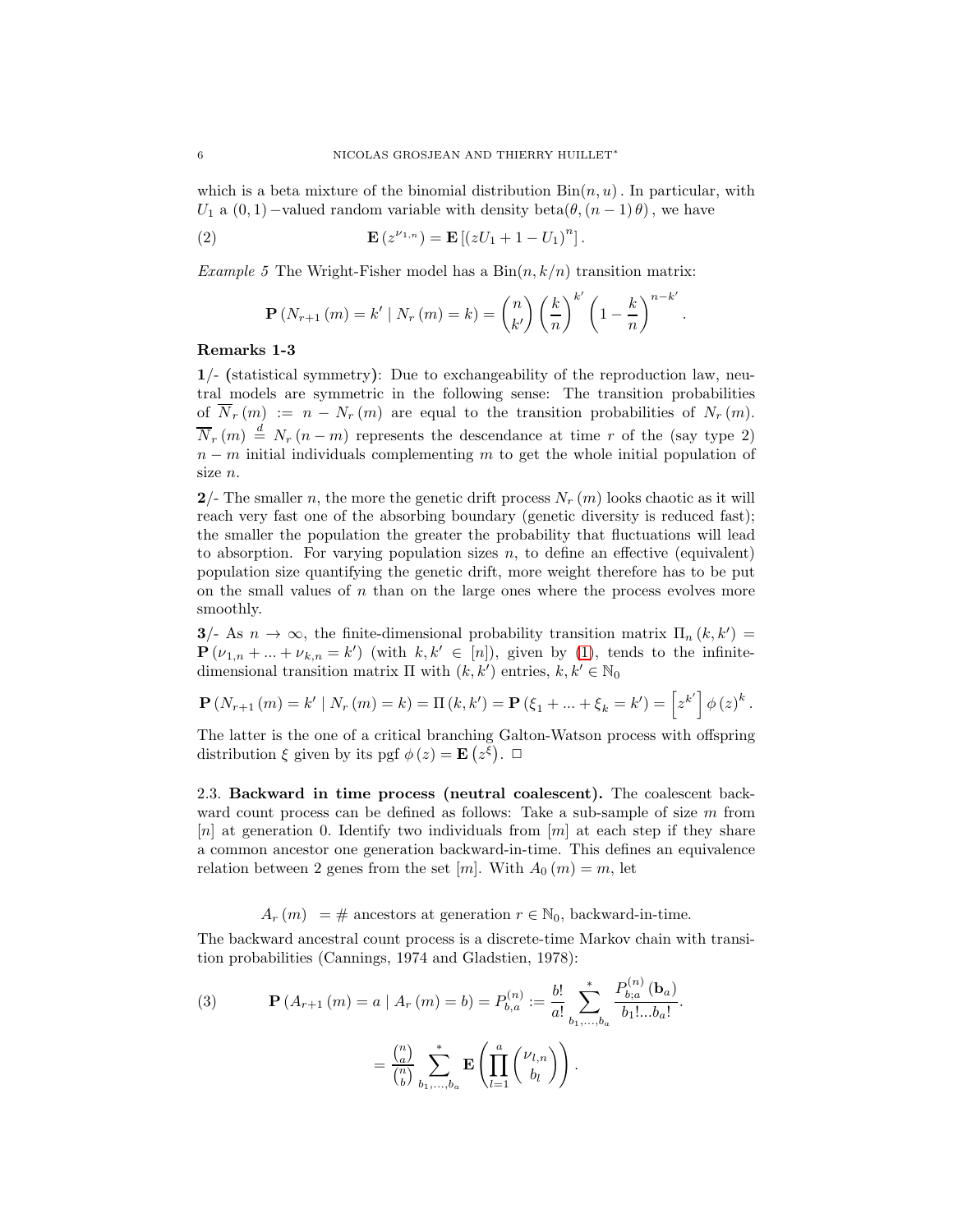In the latter equations, the star-sum is over  $b_1, ..., b_a \in \mathbb{N} := \{1, 2, ...\}$ , such that  $b_1 + ... + b_n = b$ . This Markov chain has state-space  $\{0, ..., m\}$ , initial state m, absorbing states  $\{0, 1\}$ . The process  $(A_r; r \in \mathbb{N}_0)$  has the transition matrix  $P_n$  with entries  $P_n (b, a) = P_{b,a}^{(n)}$  given by [\(3\)](#page-5-0). In particular, the probability that two (three) randomly sampled without replacement individuals out of  $A_r(m)$  share a common ancestor in the previous generation are, respectively,

$$
P_{2,1}^{(n)} = \frac{n \mathbf{E}\left(\binom{\nu_{1,n}}{2}\right)}{\binom{n}{2}}, \ P_{3,1}^{(n)} = \frac{n \mathbf{E}\left(\binom{\nu_{1,n}}{3}\right)}{\binom{n}{3}}.
$$

If  $P_{3,1}^{(n)}/P_{2,1}^{(n)} \to 0$  as  $n \to \infty$  and  $P_{2,1}^{(n)} = O(n^{-1})$ , the equivalent population size is  $n_e = 1/P_{2,1}^{(n)} = O(n)$ . It can be shown (see e.g. Huillet and Möhle, Theorem 2.4, 2015) that this situation occurs under the condition  $\sigma^2(\xi) = \phi''(1) < \infty$ , and then  $n_e \sim n/\sigma^2(\xi)$  for large n. In the Pòlya case for example,  $P_{3,1}^{(n)}/P_{2,1}^{(n)} \to 0$  as  $n \to \infty$  and using [\(2\)](#page-5-1),  $P_{2,1}^{(n)} = (\theta + 1) / (n\theta + 1)$  leading to  $n_e = (n\theta + 1) / (\theta + 1)$ with  $n_e \sim n/\sigma^2(\xi)$  and  $\sigma^2(\xi) = (\theta+1)/\theta$ . Under such conditions, as is wellknown, a space-time scaling limit exists for  $N_r(m)$  (the Wright-Fisher diffusion on the unit interval), together with a time-scaled version of  $A_r(m)$  (the Kingman coalescent), with continuous time measured in units of  $n_e$ . So  $n_e$  in the context of the neutral forward dynamics is defined from the backward setup and it fixes the true time-scale.

2.4. Duality (neutral case). We start with a definition of the duality concept which is relevant to our purposes.

**Definition** (Liggett, 1985): Two Markov processes  $(X_t^1, X_t^2; t \ge 0)$ , with statespaces  $(\mathcal{E}_1, \mathcal{E}_2)$ , are said to be dual with respect to some real-valued function  $\Phi$  on the product space  $\mathcal{E}_1 \times \mathcal{E}_2$  if  $\forall x_1 \in \mathcal{E}_1, \forall x_2 \in \mathcal{E}_2, \forall t \geq 0$ :

(4) 
$$
\mathbf{E}_{x_1} \Phi \left( X_t^1, x_2 \right) = \mathbf{E}_{x_2} \Phi \left( x_1, X_t^2 \right).
$$

We then recall basic examples of dual processes from the neutral and exchangeable population models (M¨ohle, 1997): The neutral forward and backward processes  $(N_r, A_r; r \in \mathbb{N}_0)$  introduced in the two preceding subsections are dual with respect to the hypergeometric sampling without replacement kernel:

(5) 
$$
\Phi_n(m,k) = {n-m \choose k} / {n \choose k} \text{ on } \{0, ..., n\}^2.
$$

[\(5\)](#page-6-0) reads:

<span id="page-6-0"></span>
$$
\mathbf{E}_m\left[\binom{n-N_r}{k}/\binom{n}{k}\right] = \mathbf{E}_k\left[\binom{n-m}{A_r}/\binom{n}{A_r}\right] = \mathbf{E}_k\left[\binom{n-A_r}{m}/\binom{n}{m}\right].
$$

The left-hand-side is the probability that a  $k$ -sample (without replacement) from population of size  $N_r$  at time r are all of type 2, given  $N_0 = m$ . If this k–sample are all descendants of  $A_r$  ancestors at time  $-r$ , this probability must be equal to the probability that a m−sample from population of size  $A_r$  at time  $-r$  are themselves all of type 2.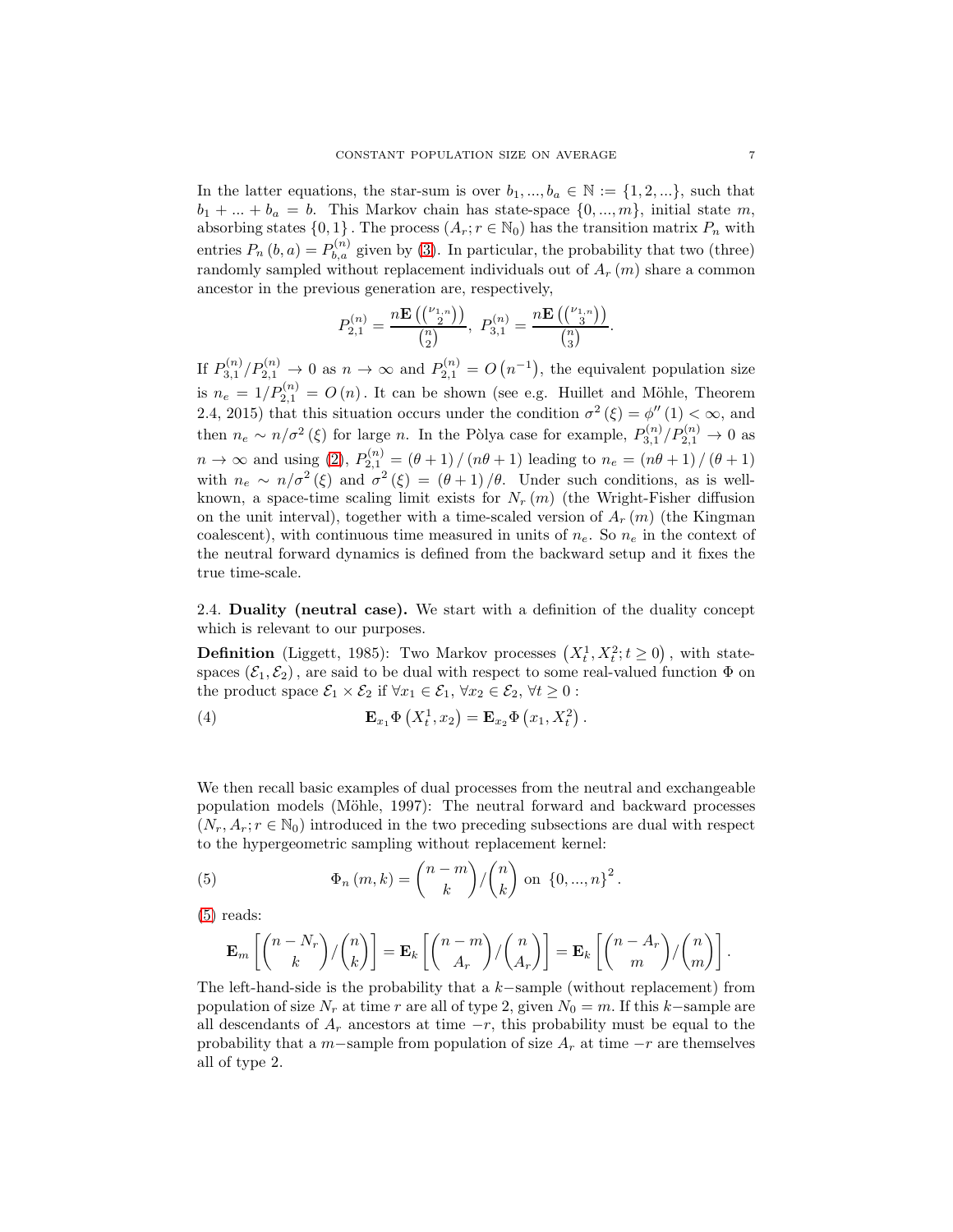With  $P'_n$  the transpose of  $P_n$ , a one-step  $(r = 1)$  version of these formulae is:

$$
\Pi_n\Phi_n=\Phi_nP_n'
$$

where  $\Phi_n$  is an  $(n+1) \times (n+1)$  matrix with entries  $\Phi_n(m, k)$  and  $(\Pi_n, P_n)$  the transition matrices of forward and backward processes. Note that the matrix  $\Phi_n$  is symmetric and left-upper triangular. The matrix  $\Phi_n$  is invertible, with entries

$$
\Phi_n^{-1}(i,j) = (-1)^{i+j-n} \binom{i}{n-j} \binom{n}{i} = (-1)^{i+j-n} \binom{j}{n-i} \binom{n}{j}.
$$

The matrix  $\Phi_n^{-1}$  is symmetric right-lower triangular. Thus,

$$
\Phi_n^{-1} \Pi_n \Phi_n = P'_n.
$$

Being similar matrices,  $\Pi_n$  and  $P'_n$  (or  $P_n$ ) both share the same eigenvalues. In (Möhle, 1999), a direct combinatorial proof of the duality result can be found (in the general exchangeable or neutral case); it was obtained by directly checking the consistency of  $(1)$ ,  $(3)$  and  $(5)$ .

The duality formulae allow one to deduce the probabilistic structure of one process from the one of the other.

### 3. Beyond neutrality (symmetry breaking arising from bias)

Discrete forward non-neutral Markov chain models (with non-null drifts) can be obtained by substituting

$$
k \to np\left(\frac{k}{n}\right)
$$
 in  $\Pi_n (k, k') := \mathbf{P} (\nu_{1,n} + ... + \nu_{k,n} = k')$ ,

where:

$$
p(x) : x \in (0,1) \to (0,1)
$$
 is continuous, increasing, with  $p(0) = 0$ ,  $p(1) = 1$ .

 $p(x)$  is the state-dependent Bernoulli bias probability different from the identity x (as in neutral case).

When particularized to the Wright-Fisher model, this leads to the biased transition probabilities:

$$
\mathbf{P}(N_{r+1}(m) = k' | N_r(m) = k) = \binom{n}{k'} p \left(\frac{k}{n}\right)^{k'} \left(1 - p\left(\frac{k}{n}\right)\right)^{n-k'}.
$$

In this binomial n−sampling with replacement model, a type 1 individual is drawn with probability  $p\left(\frac{k}{n}\right)$  which is different from the uniform distribution  $k/n$ , due to bias effects.

From this, we conclude (a symmetry breaking property): The transition probabilities of  $\overline{N}_r(m) := n - N_r(m)$ ,  $r \in \mathbb{N}_0$  are

Bin 
$$
(n, 1 - p(1 - k/n)) \neq Bin(n, p(k/n))
$$
,

and so, no longer coincide with the ones of  $(N_r(m); r \in \mathbb{N}_0)$ . The process  $N_r(m)$ ,  $r \in \mathbb{N}_0$ , which is Markovian, no longer is a martingale. Rather, if  $x \to p(x)$  is concave (convex),  $N_r(m)$ ,  $r \in \mathbb{N}_0$  is a sub-martingale (super-martingale), because:  $\mathbf{E}(N_{r+1}(m) | N_r(m)) = np(N_r(m)/n) \geq N_r(m)$  (respectively  $\leq N_r(m)$ ).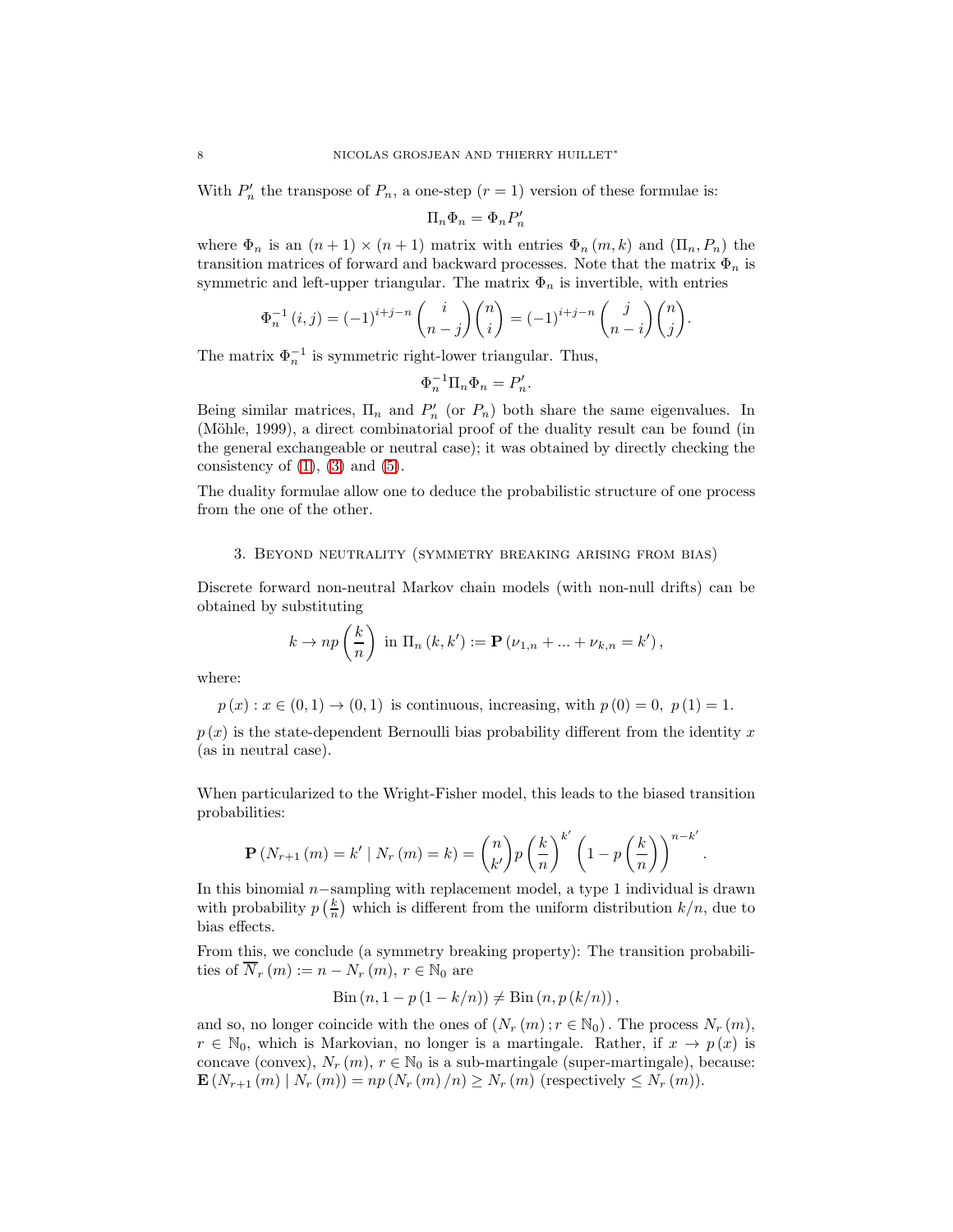In the binomial neutral Wright-Fisher transition probabilities for instance, we replaced the success probability  $k/n$  by a more general function  $p(k/n)$ . The reproduction law corresponding to the biased binomial model is multinomial and asymmetric, namely:  $v_n \stackrel{d}{\sim} \text{Multin}(n; \pi_n)$ , where  $\pi_n := (\pi_{1,n}, ..., \pi_{n,n})$  and:  $\pi_{m,n} =$  $p(m/n) - p((m-1)/n), m = 1, ..., n$  obeying  $\sum_{m=1}^{n} \pi_{m,n} = p(1) - p(0) = 1$ . Due to its asymmetry, the law of the biased  $\nu_n$  no longer is exchangeable. We now recall some well-known bias examples arising in population genetics.

Example 6 (homographic model, haploid selection). Assume

(6) 
$$
p(x) = (1 + s) x / (1 + sx),
$$

where  $s > -1$  is a selection parameter. This model arises when gene 1 (respectively 2), with frequency x (respectively  $1 - x$ ), has fitness  $1 + s$  (respectively 1) in a multiplicative model of fitness. The case  $s > 0$  arises when gene of type 1 is selectively advantageous, whereas it is disadvantageous when  $s \in (-1,0)$ .

Example 7 (diploid selection with dominance). Assume

(7) 
$$
p(x) = \frac{(1+s)x^2 + (1+sh)x(1-x)}{1+sx^2+2shx(1-x)}.
$$

In this model, genotype 11 (respectively 12 and 22), with frequency  $x^2$  (respectively  $2x(1-x)$  and  $(1-x)^2$ ) has fitness  $1+s$  (respectively  $1+sh$  and 1). h is a measure of the degree of dominance of heterozygote 12. We impose  $s > -1$  and  $sh > -1$ . Note that the latter quantity can be put into the canonical form of deviation to neutrality:

$$
p(x) = x + sx(1-x)\frac{h - x(2h - 1)}{1 + sx^2 + 2shx(1-x)},
$$

where the ratio appearing in the right-hand-side is the ratio of the difference of marginal fitnesses of 1 and 2 to their mean fitness. The case  $h = 1/2$  corresponds to balancing selection with:  $p(x) = x + \frac{s}{2}$  $x(1-x)$  $\frac{1-x}{1+sx}$ .

Example 8 (quadratic segregation model) With  $a \in [-1, 1]$ , a curvature parameter, one may choose:

(8) 
$$
p(x) = x(1 + a - ax),
$$

corresponding to a segregation model (Weissing and van Boven, 2001). If  $a = 1$ ,  $p(x) = x(2-x) = 1 - (1-x)^2$ : this bias appears in a discrete 2-sex population model (Möhle, 1994).

We can relax the assumption  $p(0) = 0$ ,  $p(1) = 1$  by assuming  $0 \le p(0) \le p(1) \le 1$ ,  $p(1) - p(0) \in [0, 1)$ .

Example 9 (affine mutation model) Take for example

(9) 
$$
p(x) = (1 - \mu_2) x + \mu_1 (1 - x),
$$

where  $(\mu_1, \mu_2)$  are mutation probabilities, satisfying  $\mu_1 \leq 1 - \mu_2$ . It corresponds to the mutation scheme:  $1 \stackrel{\mu_1}{\rightleftarrows} 2$ . To avoid discussions of intermediate cases, we  $\mu_2$ will assume that  $p(0) = \mu_1 > 0$  and  $p(1) < 1$  ( $\mu_2 > 0$ ). In this case, the matrix  $\Pi_n$  is irreducible and even primitive and all states of this Markov chain are now recurrent. We have  $P(N_{r+1} > 0 | N_r = 0) = 1 - (1 - p(0))^n > 0$  and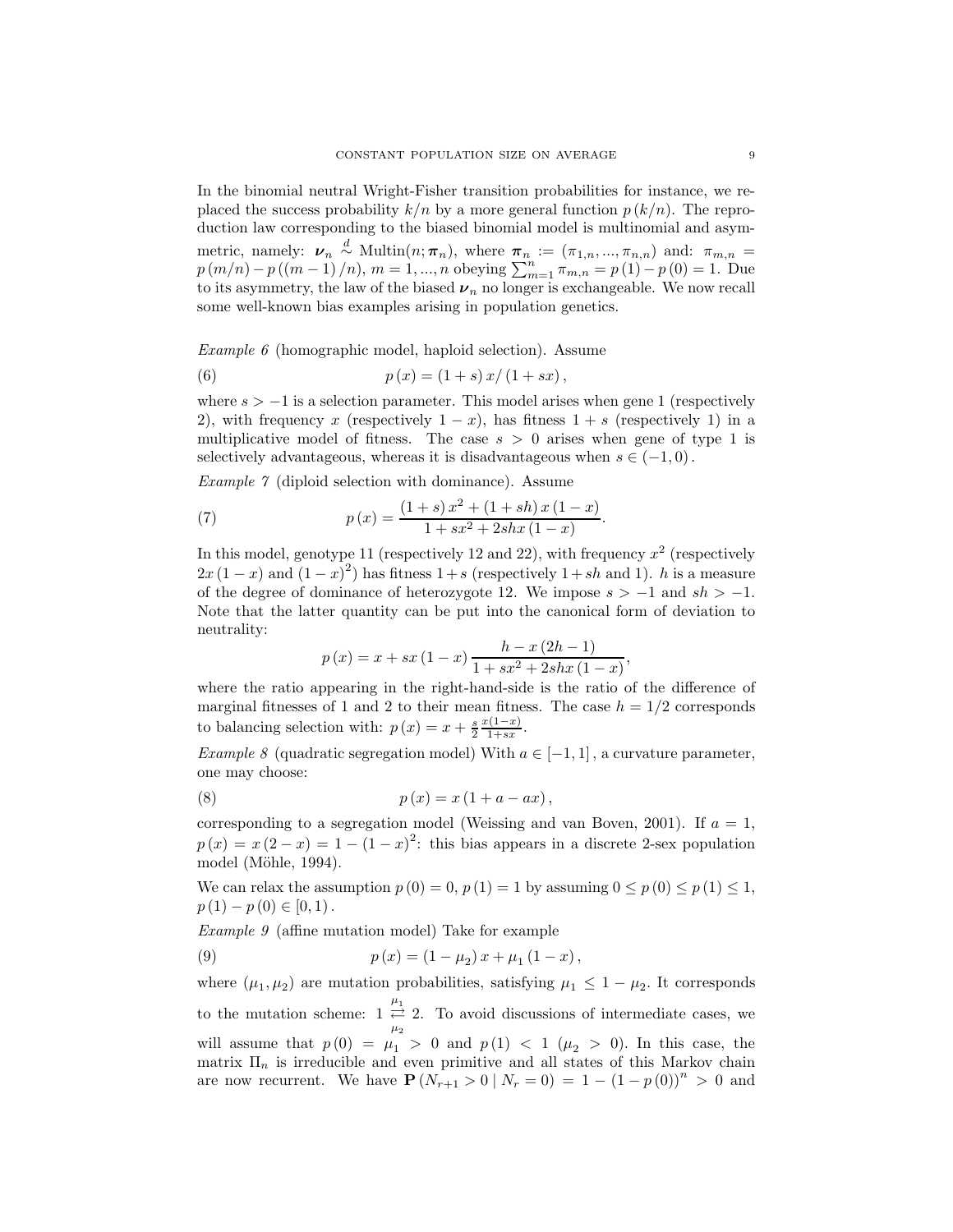$\mathbf{P}(N_{r+1} < n \mid N_r = n) = 1 - p(1)^n > 0$  and the boundaries  $\{0\}$  and  $\{n\}$  no longer are strictly absorbing as there is a positive reflection probability inside the domain  $\{0, 1, ..., n\}.$ 

# 4. A modified Cannings model with constant population size on **AVERAGE**

The condition that to form the next generation the offspring should preserve exactly the population size to  $n$  is a drastic one and we wish here to discuss a weaker form of conservation, namely conservation of the total population size on average. And see how the latter theory with constant population size is modified in depth.

The frame (or environment) process. Consider a population of initial size  $n$ as before. Assume each individual generates a random number of offspring of size  $\xi_m$ , independently of one another, with the  $\xi_m$ s iid with  $\mathbf{P}(\xi = k) =: \pi_k$ . Assume  $\mathbf{E}(\xi) = 1$  and introduce  $\mathbf{E}(z^{\xi}) = \phi(z)$ , the pgf of  $\xi$  then with  $\phi'(1) = 1$ . We shall moreover assume  $\sigma^2(\xi) = \phi''(1) < \infty$  (finiteness of the variance of  $\xi$ ). Then we are left with a classical critical branching Galton-Watson process with finite variance.

Let  $N_r(n)$  be the number of descendants at generation r, given initially  $N_0(n) = n$ . We have

(10) 
$$
N_{r+1}(n) = \sum_{m=1}^{N_r(n)} \xi_m,
$$

so that  $\mathbf{E}(N_{r+1}(n)) = \mathbf{E}(\xi) \mathbf{E}(N_r(n))$ . Thus for each  $r \geq 0$ ,  $\mathbf{E}(N_r(n)) = n$  and the population size is conserved on average only. We shall call the process  $N_r(n)$ ,  $r \geq 0$ , the frame or environment process. It models a fluctuating total population size constant on average. Note that  $n = N_0$  could be made random with mean  $\mu$ so that in this case  $\mathbf{E}(N_r(N_0)) = \mathbf{E}(N_0) = \mu$  but in the sequel, for the sake of simplicity, we shall work conditionally given  $N_0 = n$ .

A two types population model. Let  $1 \leq m \leq n$  and  $N_r(m)$  be the number of (say type 1) descendants at generation r of the  $N_0$  (m) = m first founders (as a subset of the full initial population with n founders). We shall also let  $N_r$   $(n - m)$  $N_r(n) - N_r(m)$  be the number of (say type 2) descendants at generation r of the remaining part of the initial population. With  $\phi_r(z) := \mathbf{E}(z^{N_r(1)})$  the pgf of  $N_r(1)$ , we have  $\phi_{r+1}(z) = \phi(\phi_r(z))$ ,  $\phi_0(z) = z$  so that  $\phi_r(z) = \phi^{\circ r}(z)$  the r-fold composition of  $\phi$  with itself. And by independence of the founders

(11) 
$$
\begin{cases} \mathbf{E}\left(z^{N_r(m)}\right) = \phi_r\left(z\right)^m, \text{ with} \\ \mathbf{E}\left(N_r\left(m\right)\right) = m \text{ and } \mathbf{E}\left(N_r\left(m\right)^2\right) = m^2 + rm\phi''\left(1\right). \end{cases}
$$

If  $r_2 > r_1 > 0$ , using the following expression of the joint pgf of  $N_{r_1}(m)$ ,  $N_{r_2}(m)$ , say  $\mathbf{E}\left(z_1^{N_{r_1}(m)}\right)$  $\frac{N_{r_1}(m)}{N_2} \frac{N_{r_2}(m)}{2}$  $\left( \frac{N_{r_2}(m)}{2} \right) = \phi_{r_1} \left( z_1 \phi_{r_2 - r_1} \left( z_2 \right) \right)^m$ , we get  $Cov(N_{r_1}(m), N_{r_2}(m)) = r_1 m \phi''(1)$ , independently of  $r_2 > r_1$ 

$$
Corr(N_{r_1}(m), N_{r_2}(m)) = \frac{Cov(N_{r_1}(m), N_{r_2}(m))}{\sigma(N_{r_1}(m)) \sigma(N_{r_1}(m))} = \sqrt{\frac{r_1}{r_2}} = \left(1 + \frac{r_2 - r_1}{r_1}\right)^{-1/2},
$$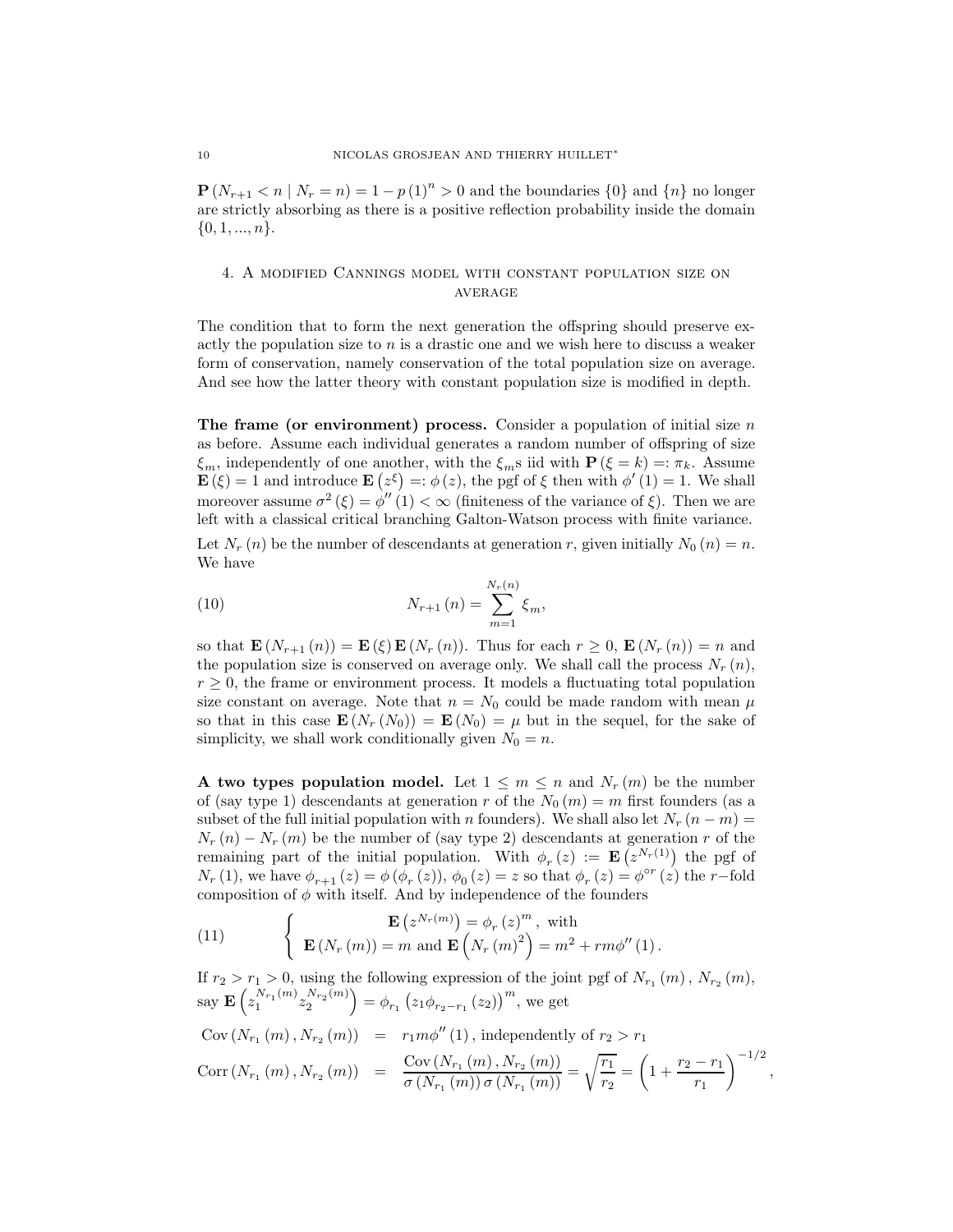independent of m. The process  $N_r(m)$  exhibits positive long-range correlations.

Note that if  $m = n$ , we are left with the frame process and  $m < n \Rightarrow N_r(m) \leq$  $N_r(n)$ ,  $\forall r: N_r(m)$  is a sub-process of  $N_r(n)$ . While if  $m = 1$ , the process  $N_r(1)$ , as a special sub-process of  $N_r(n)$ , describes the fate of an initial mutant.

The process  $N_r(m)$ ,  $r \in \mathbb{N}_0$ , as a critical Galton-Watson branching process itself, is a discrete-time Markov chain with initial condition  $N_0$   $(m) = m$ , state-space  $\mathbb{N}_0$ , and (semi-)infinite-dimensional transition matrix

$$
\mathbf{P}(N_{r+1}(m) = k' | N_r(m) = k) = [z^{k'}] \phi(z)^k =: \Pi, k, k' \in \mathbb{N}_0.
$$

Therefore, with  $e'_{m} = (0, ..., 0, 1, 0, ..., 0)$  with the 1 in position  $m, m = 0, 1, ...$  ( denoting transposition of the column vector  $e_m$ ),

$$
\mathbf{P}\left(N_r\left(m\right)=k\right)=\mathbf{e}_m'\Pi^r\mathbf{e}_k.
$$

The process  $N_r(m)$  is the process of interest to us, as a process embedded in the frame process  $N_r(n)$  giving the total population size which is highly fluctuating, although with constant mean n.

**Type 1 extinction event.** The type 1 descendants of the  $m$  original founders go extinct with probability 1 because this probability is  $\rho_r^m$  where  $\rho_r := \mathbf{P}(N_r(1) = 0)$  $\phi_r$  (0) tends (slowly) to 1 as  $r \to \infty$  (for a critical Galton-Watson process, extinction is almost sure and state 0 is absorbing for  $N_r(m)$ ). Indeed,  $\rho_r$  obeys

$$
\rho_{r+1} = \phi(\rho_r), \, \rho_0 = 0.
$$

Recalling  $\phi(1) = \phi'(1) = 1$  and  $\phi''(1) < \infty$ , an order-two Taylor development of  $\phi$ near  $z = 1$  gives

$$
\rho_{r+1} = 1 + \phi'(1) (\rho_r - 1) + \frac{1}{2} \phi''(1) (\rho_r - 1)^2
$$
  
= 
$$
\rho_r + \frac{1}{2} \phi''(1) (\rho_r - 1)^2,
$$

leading to (with  $a := \phi''(1)/2$ )  $\rho_r \sim 1 - \frac{1}{ar}$  as r is large.

The distribution of the extinction time  $\tau_{m,0} := \inf (r > 0 : N_r(m) = 0)$  is therefore given by

$$
\mathbf{P}(\tau_{m,0} \le r) = \mathbf{P}(N_r(m) = 0) = [z^0] (\phi_r(z)^m) = ([z^0] \phi_r(z))^{m} = \rho_r^{m},
$$

with  $Pareto(1)$  heavy tails

(12) 
$$
\mathbf{P}(\tau_{m,0} > r) \sim \frac{m}{ar} \text{as } r \text{ is large.}
$$

To summarize,  $N_r(m)$  goes slowly to 0 with probability 1 (extinction is almost sure) but it takes a long time to do so.

**Remark 4:** All this is also true of course for the frame process  $N_r(n)$  itself. As a critical branching process, the process  $N_r(n)$  tends to 0 with probability 1 as well and it has a constant mean  $\mathbf{E}(N_r(n)) = n$ ; it has a variance that goes to infinity linearly with  $r$ :

$$
\sigma^{2}\left(N_{r}\left(n\right)\right)=rn\phi''\left(1\right).
$$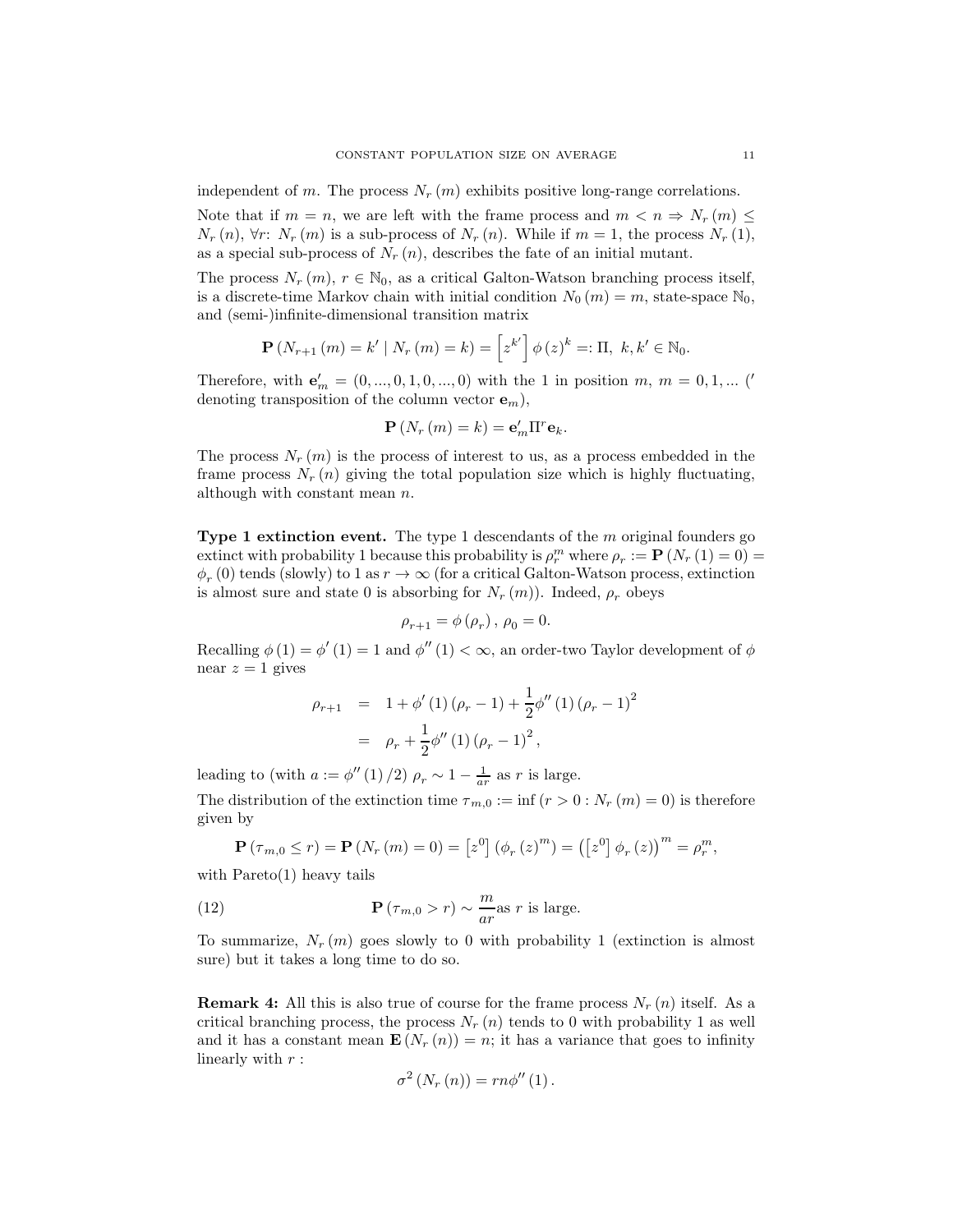It goes extinct with probability 1 but it takes a long but finite time  $\tau_{n,0}$  to do so. We have

$$
\mathbf{P}(\tau_{n,0} > r) = 1 - \phi_r(0)^n \sim n/(ra), \text{ for large } r,
$$

with persistent heavy tails, non-geometric. In particular,  $\mathbf{E}(\tau_{n,0}) = \infty$ . The pgf of  $N_r(n)$  conditioned on  $N_r(n) > 0$  being

$$
\frac{\phi_r(z)^n - \phi_r(0)^n}{1 - \phi_r(0)^n}
$$
, we get

 $\mathbf{E}(N_r(n) | N_r(n) > 0) \sim ar$ , for large r

with slow algebraic growth of order r (in r) and independent of n. Because  $a =$  $\phi''(1)/2 < \infty$ , it holds as well that (Harris, 1964),

(13) 
$$
\mathbf{P}\left(\frac{N_r(n)}{ar} > x \mid N_r(n) > 0\right) \underset{r \to \infty}{\to} e^{-x}, x > 0.
$$

Therefore, consistently with the previous statements

$$
\begin{cases} \mathbf{E}\left(N_r\left(n\right)\right) = 0 \cdot \mathbf{P}\left(\tau_{n,0} \le r\right) + \mathbf{E}\left(N_r\left(n\right) \mid N_r\left(n\right) > 0\right) \mathbf{P}\left(\tau_{n,0} > r\right) \sim ar\frac{n}{ar} = n \\ \sigma^2\left(N_r\left(n\right)\right) = \sigma^2\left(N_r\left(n\right) \mid N_r\left(n\right) > 0\right) \mathbf{P}\left(\tau_{n,0} > r\right) \sim 2\left(ar\right)^2 \frac{n}{ar} = nr\phi''\left(1\right). \ \Box \end{cases}
$$

**Type 1 fixation event.** The question of fixation of the descendance of the  $m$ founders is more tricky. We could define the fixation time of type 1 as  $\tau_{m,n}$  := inf  $(r > 0 : N_r(m) \geq n)$ . But this definition is independent of what type 2 individuals do.

Rather we shall define the fixation event as follows. Suppose that the fixation time  $\tau_{m,fix} = r$  if and only if generation r is the first time at which  $N_r(n-m) = 0$ and  $N_r(m) > 0$  (when type 2 goes extinct for the first time while some type 1 individuals still survive). Then, with  $\rho_r = \mathbf{P}(N_r(1) = 0)$  obeying  $\rho_0 = 0$  and  $\rho_r \sim 1 - \frac{2}{r\phi''(1)} \to 1 \text{ as } r \to \infty,$ 

<span id="page-11-0"></span>(14) 
$$
\mathbf{P}(\tau_{m,fix}=r)=(1-\rho_r^m)\left(\rho_r^{n-m}-\rho_{r-1}^{n-m}\right), r\geq 1.
$$

The probability that such a fixation event ever occurs therefore is

(15) 
$$
0 < \mathbf{P}(\tau_{m,fix} < \infty) = \sum_{r \ge 1} \mathbf{P}(\tau_{m,fix} = r) < 1.
$$

Note that

 $\mathbf{P}(\tau_{m,fix}\leq r, N_r(m) > 0) = (1-\rho_r^m)\,\rho_r^{n-m}, r \geq 1.$ 

Clearly then, with probability  $P(\tau_{m,fix} < \infty)$ ,  $\tau_{m,fix} < \tau_{m,0}$  and with complementary probability  $\mathbf{P}(\tau_{m,fix}=\infty)=1-\mathbf{P}(\tau_{m,fix}<\infty), \tau_{m,0}<\tau_{m,fix}=\infty.$ 

Type 1 population size at fixation. A natural question then is: given  $\tau_{m,fix}$  <  $\infty$  (an event occurring with probability  $\mathbf{P}(\tau_{m,fix}<\infty)$ ), what is the type 1 population size  $N_{\tau_{m,fix}}(m)$  at the fixation time event? We have

$$
\mathbf{E}\left(N_{\tau_{m,fix}}\left(m\right)\right) = \sum_{r\geq 1} \mathbf{E}\left(N_r\left(m\right) \mid N_r\left(m\right) > 0\right) \mathbf{P}\left(\tau_{m,fix} = r\right)
$$
\n
$$
= m \sum_{r\geq 1} \left(\rho_r^{n-m} - \rho_{r-1}^{n-m}\right) = m,
$$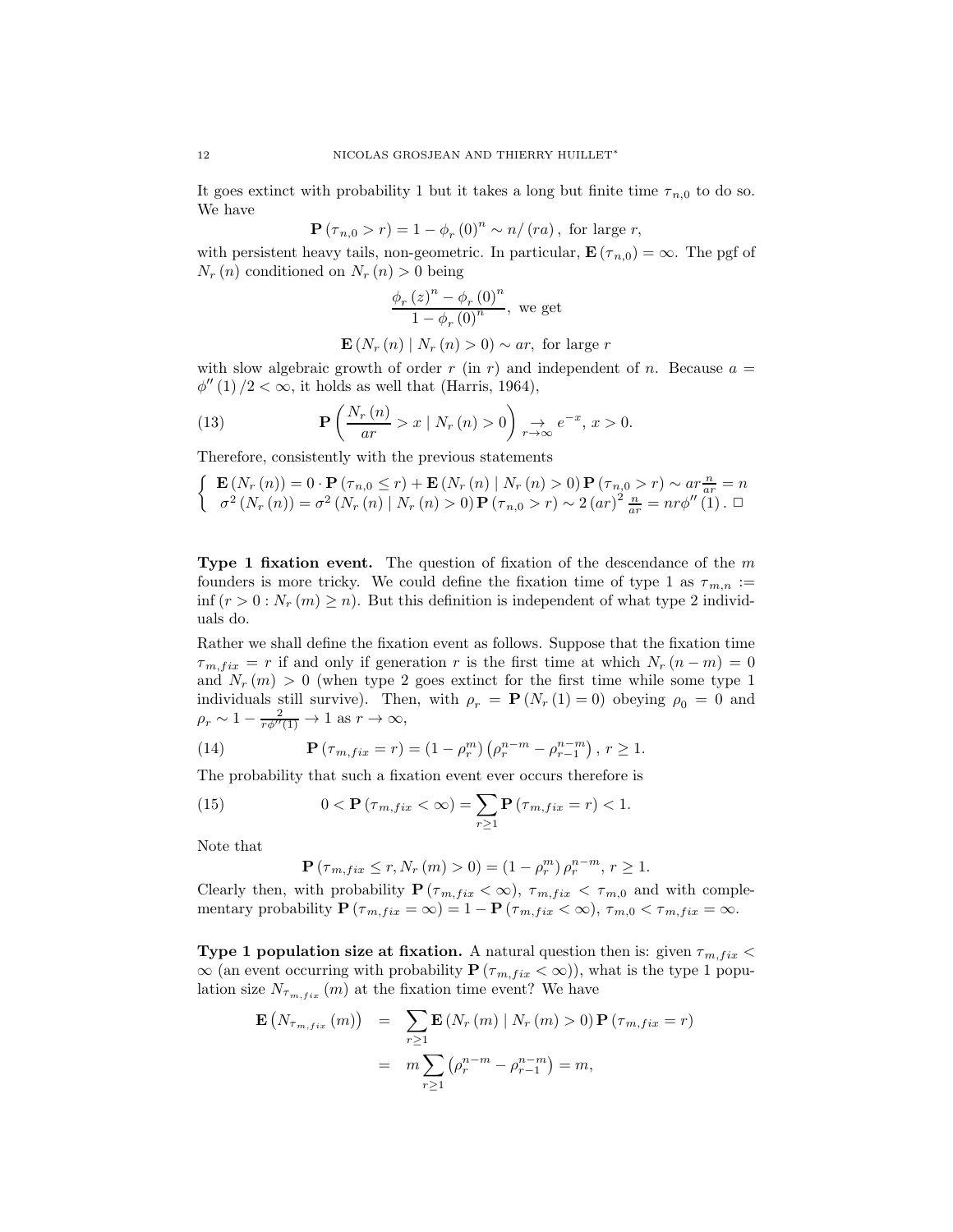the sums telescoping with  $\rho_0 = 0$  and  $\rho_\infty = 1$ . On average  $N_{\tau_{m,fix}}(m)$  lies at m. Let us now consider the variance. We have

$$
\left[\mathbf{E}\left(N_r\left(m\right) \mid N_r\left(m\right) > 0\right)\right]^2 = \frac{\left[\mathbf{E}\left(N_r\left(m\right)\right)\right]^2}{\left(1 - \rho_r^m\right)^2} = \frac{m^2}{\left(1 - \rho_r^m\right)^2} \text{ and}
$$
\n
$$
\mathbf{E}\left(N_r\left(m\right)^2 \mid N_r\left(m\right) > 0\right) = \frac{\mathbf{E}\left(N_r\left(m\right)^2\right)}{1 - \rho_r^m} = \frac{m^2 + rm\phi''\left(1\right)}{1 - \rho_r^m}.
$$

Therefore,

$$
\sigma^{2} \left( N_{\tau_{m, fix}} \left( m \right) \right) = \sum_{r \geq 1} \sigma^{2} \left( N_{r} \left( m \right) \mid N_{r} \left( m \right) > 0 \right) \mathbf{P} \left( \tau_{m, fix} = r \right)
$$

$$
= \sum_{r \geq 1} \left[ \frac{m^{2} + r m \phi'' \left( 1 \right)}{1 - \rho_{r}^{m}} - \frac{m^{2}}{\left( 1 - \rho_{r}^{m} \right)^{2}} \right] \mathbf{P} \left( \tau_{m, fix} = r \right)
$$

$$
= m \phi'' \left( 1 \right) \sum_{r \geq 1} r \left( \rho_{r}^{n-m} - \rho_{r-1}^{n-m} \right) - m^{2} \sum_{r \geq 1} \frac{\rho_{r}^{m}}{1 - \rho_{r}^{m}} \left( \rho_{r}^{n-m} - \rho_{r-1}^{n-m} \right)
$$

$$
= m \phi'' \left( 1 \right) \sum_{r \geq 1} r \left( \rho_{r}^{n-m} - \rho_{r-1}^{n-m} \right) + m^{2} \mathbf{P} \left( \tau_{m, fix} = \infty \right).
$$

We obtained

(16) 
$$
\sigma^2 \left( N_{\tau_{m,fix}}(m) \mid \tau_{m,fix} < \infty \right) = m\phi''(1) \sum_{r \ge 1} r \left( \rho_r^{n-m} - \rho_{r-1}^{n-m} \right).
$$

Let us now show that the sum  $\phi''(1) \sum_{r\geq 1} r \left( \rho_r^{n-m} - \rho_{r-1}^{n-m} \right)$  is a divergent one. Recalling the asymptotic shape of  $\rho_r$ , the status of this sum is given by the status of the integral

$$
I = \int_{1}^{\infty} r\phi''(1) \frac{d}{dr} \left( \rho_r^{n-m} \right) dr \sim \int_{1}^{\infty} r\phi''(1) \frac{d}{dr} \left( \left( 1 - \frac{2}{r\phi''(1)} \right)^{n-m} \right) dr
$$
  
\n
$$
= 2 \int_{\phi''(1)/2}^{\infty} s \frac{d}{ds} \left( \left( 1 - \frac{1}{s} \right)^{n-m} \right) ds = 2(n-m) \int_{\phi''(1)/2}^{\infty} \frac{1}{s} \left( 1 - \frac{1}{s} \right)^{n-m-1} ds
$$
  
\n
$$
= 2(n-m) \int_{0}^{2/\phi''(1)} \frac{1}{u} (1-u)^{n-m-1} du,
$$

which is indeed logarithmically diverging near 0. Thus  $\sigma^2 (N_{\tau_{m,fix}}(m)) = \infty$  and  $N_{\tau_{m,fix}}(m)$  exhibits very large (infinite) fluctuations. The full pgf of  $N_{\tau_{m,fix}}(m)$ clearly is

$$
\mathbf{E}\left(z^{N_{\tau_{m,fix}}(m)}\right) = \sum_{r\geq 1} \mathbf{E}\left(z^{N_r(m)} \mid N_r(m) > 0\right) \mathbf{P}\left(\tau_{m,fix} = r\right)
$$

$$
= \sum_{r\geq 1} \frac{\phi_r(z)^m - \rho_r^m}{1 - \rho_r^m} \mathbf{P}\left(\tau_{m,fix} = r\right)
$$

$$
= \sum_{r\geq 1} \left(\phi_r(z)^m - \rho_r^m\right) \left(\rho_r^{n-m} - \rho_{r-1}^{n-m}\right).
$$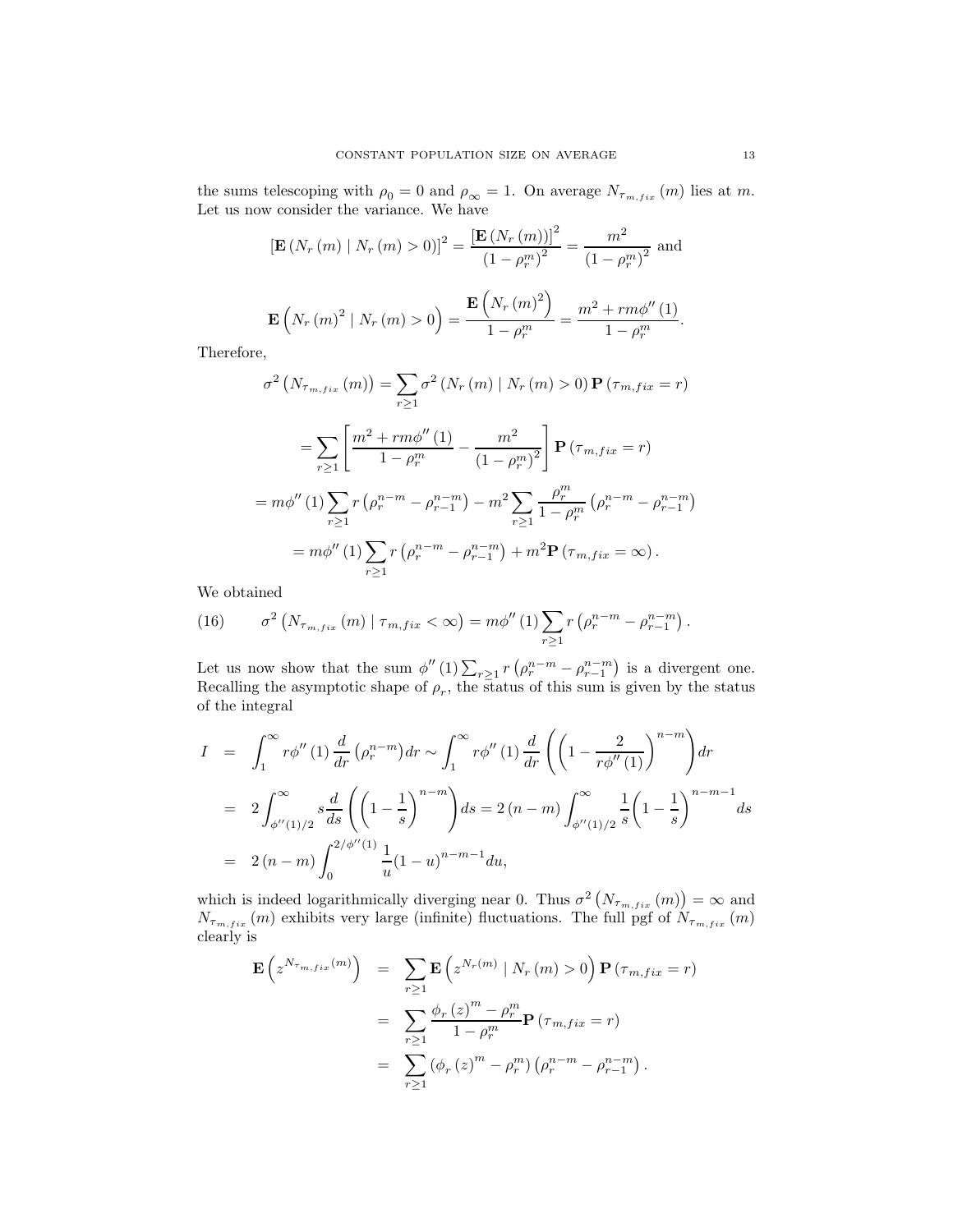Fixation probability and fixation time distribution. We can also estimate the fixation probability for  $n \gg m$  large or for  $n, m$  large with  $m/n = \alpha$ . From  $(14)$ , we have

$$
\mathbf{P}\left( \tau _{m,fix}<\infty \right) =
$$

(17) 
$$
\sum_{r\geq 1} \mathbf{P} \left( \tau_{m,fix} = r \right) = \sum_{r\geq 1} \left( 1 - \rho_r^m \right) \left( \rho_r^{n-m} - \rho_{r-1}^{n-m} \right)
$$

which can be approximated (observing  $\rho_1 = \phi(0) = \pi_0$  and  $\rho_r \sim 1 - \frac{2}{r\phi''(1)}$ ) by

<span id="page-13-1"></span>
$$
I = \int_{1}^{\infty} dr \left(1 - \rho_r^{m}\right) \frac{d}{dr} \left(\rho_r^{n-m}\right) = (n-m) \int_{1}^{\infty} d\rho_r \left(1 - \rho_r^{m}\right) \rho_r^{n-m-1}
$$
  
=  $(n-m) \int_{\pi_0}^{1} d\rho \left(1 - \rho^{m}\right) \rho^{n-m-1} = \frac{m}{n} \left(1 - \pi_0^{n}\right) - \pi_0^{n-m}.$ 

of order  $m/n$  when n goes large at fixed m or when both  $m, n$  go large at fixed  $m/n = \alpha$ . This estimate makes sense because in these two cases, the factor  $\rho_r^{n-m-1}$ goes to 0 for small values of r so that only the large r behavior of  $\rho$  contributes where the asymptotic estimate of  $\rho_r$  is valid. With  $a := \phi''(1)/2$ , we also have

$$
\mathbf{E}(\tau_{m,fix} | \tau_{m,fix} < \infty) = I^{-1} \sum_{r \ge 1} r \mathbf{P}(\tau_{m,fix} = r, \tau_{m,fix} < \infty)
$$

<span id="page-13-0"></span>(18) 
$$
\sim \frac{(n-m)}{I} \int_1^{\infty} d\rho_r r (1 - \rho_r^m) \rho_r^{n-m-1} \sim \frac{n-m}{aI} \int_{\pi_0}^1 d\rho \frac{(1 - \rho^m) \rho^{n-m-1}}{1 - \rho}
$$

$$
= \frac{n-m}{aI} \sum_{k=1}^m \frac{1}{n-m-k-1} (1 - \pi_0^{n-m-k-1}) < \infty.
$$

Note that, proceeding similarly

(19) 
$$
\mathbf{E}\left(\tau_{m,fix}^2 \mid \tau_{m,fix} < \infty\right) \sim \frac{n-m}{aI} \int_{\pi_0}^1 d\rho \frac{1-\rho^m}{(1-\rho)^2} \rho^{n-m-1},
$$

which is a diverging integral near  $\rho = 1$ . The variance of  $\tau_{m,fix} | \tau_{m,fix} < \infty$  is infinite.

The formula [\(18\)](#page-13-0) giving the mean fixation time allows to obtain asymptotic estimates of this quantity, given fixation occurs. If  $n$  goes large at fixed  $m$ , we indeed find

(20) 
$$
\mathbf{E} \left( \tau_{m,fix} \mid \tau_{m,fix} < \infty \right) \sim \frac{n^2}{ma} \frac{m}{n} = 2n/\phi'' \left( 1 \right).
$$

If both m, n get large at fixed  $m/n = \alpha \in (0, 1)$ , we obtain

(21) 
$$
\begin{cases} \mathbf{E} \left( \tau_{m,fix} \mid \tau_{m,fix} < \infty \right) \sim \frac{n-m}{aI} \int_0^{m-1} dk \frac{1-\pi_0^{n(1-\rho)-k}}{n(1-\alpha)-k} \\ \sim -\frac{2n}{\phi''(1)} \frac{1-\alpha}{\alpha} \log \left( 1-\alpha \right). \end{cases}
$$

A symmetric definition of  $\tau_{m,ext}$  and  $\tau_{m,fix}$  for type 1. We could have defined alternatively (and more symmetrically) the extinction time of type 1 as

$$
\tau_{m,ext} := \inf (r > 0 : N_r(m) = 0, N_r(n-m) > 0),
$$

so as the fixation time of type 2 individuals. And this definition is now dependent of what type 2 individuals do. We shall let  $\tau_m = \tau_{m,ext} \wedge \tau_{m,fix}$ , the global absorption time. To compute the probability that  $\tau_{m,ext} < \infty$  from this new definition of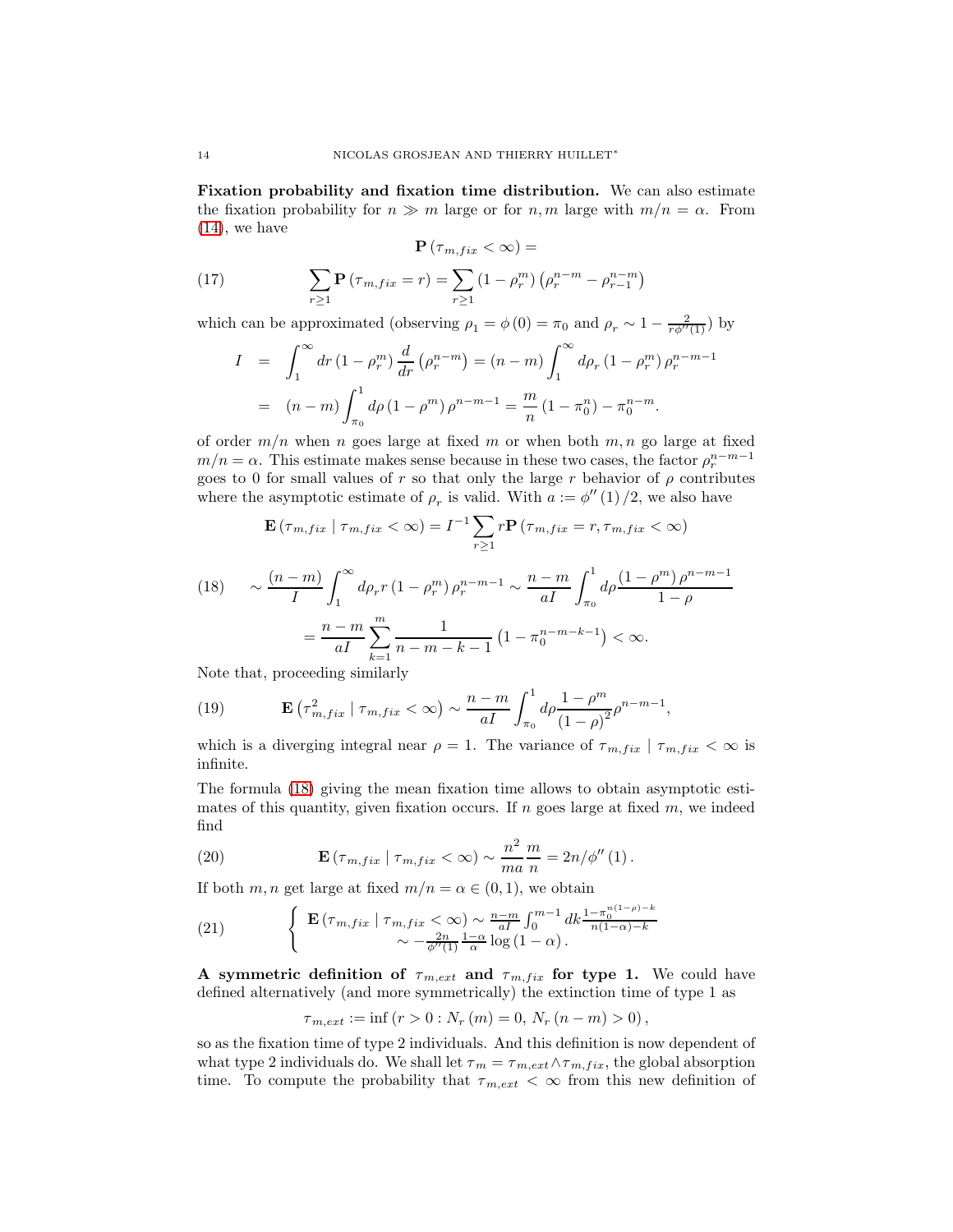$\tau_{m,ext}$ , it suffices to substitute  $n-m$  to m in the expression of  $\mathbf{P}(\tau_{m,fix}<\infty)$  for type 1 individuals as computed in [\(17\)](#page-13-1).

And clearly,  $\tau_{m,ext} \vee \tau_{m,fix} = \infty$ ,  $\tau_{m,ext} < \infty \Rightarrow \tau_{m,ext} < \tau_{m,fix} = \infty$  and  $\tau_{m,fix}<\infty \Rightarrow \tau_{m,fix}<\tau_{m,ext}=\infty.$ 

We have  $P(\tau_{m,fix}<\infty)+P(\tau_{m,ext}<\infty)<1$ , and the missing mass is the probability that we have neither a fixation nor an extinction event of type 1, which happens whenever both type 1 and 2 populations die out simultaneously. This (rare) event occurs with probability

$$
\theta := \sum_{r \ge 1} (\rho_r^m - \rho_{r-1}^m) (\rho_r^{n-m} - \rho_{r-1}^{n-m}),
$$

and it is a case when both  $\tau_{m,ext}$  and  $\tau_{m,fix} = \infty$  (neither fixation nor extinction are achieved and  $\theta = \mathbf{P}(\tau_{m,ext} = \tau_{m,fix} = \infty)$ ). Yet, given this last event has not occurred, we now know how to compute the probability that a fixation event of type 1 precedes an extinction event and conversely, normalizing the unconditional fixation/extinction probabilities by  $1 - \theta$ .

Define next

$$
\mathbf{P}(k'_1, k' \mid k_1, k) := \mathbf{P}(N_{r+1}(m) = k'_1, N_{r+1}(n) = k' \mid N_r(m) = k_1, N_r(n) = k) =
$$

$$
\mathbf{P}(\xi_1 + \ldots + \xi_{k_1} = k'_1) \mathbf{P}(\xi_{k_1+1} + \ldots + \xi_k = k' - k'_1) = \left[ z^{k'_1} \right] \phi(z)^{k_1} \left[ z^{k'-k'_1} \right] \phi(z)^{k-k_1}.
$$

Note that  $k_1 = k \Rightarrow \mathbf{P}(k'_1, k' | k_1, k) = \left[z^{k'}\right] \phi(z)^k \cdot \delta_{k'}(k'_1)$  (type 1 is fixed), whereas  $k_1 = 0 \Rightarrow \mathbf{P}(k'_1, k' | k_1, k) = \left[z^{k'}\right] \phi(z)^k \cdot \delta_0(k'_1)$  (type 2 is fixed). We have

$$
\mathbf{P}(N_{r+1}(m) = k'_1 \mid N_r(m) = k_1, N_r(n) = k) = \sum_{k' \ge k'_1} \mathbf{P}(k'_1, k' \mid k_1, k)
$$

$$
=: \mathbf{P}(k'_1 \mid k_1, k) = (\left[z^{k'_1}\right] \phi(z)^{k_1}) \phi(1)^{k - k_1} = \left[z^{k'_1}\right] \phi(z)^{k_1},
$$

independent of k. Thus  $\mathbf{E} (z^{N_{r+1}(m)} | k_1, k) = \phi (z)^{k_1}$ , independent of k. In particular,

$$
\mathbf{E}(N_{r+1}(m) | k_1, k) = \sum_{k'_1} k'_1 \left[ z^{k'_1} \right] \phi(z)^{k_1} = \phi(1) k_1 \phi'(1) = k_1 = k \frac{k_1}{k}
$$
  

$$
\sigma^2 (N_{r+1}(m) | k_1, k) = k_1 \phi''(1) = k \frac{k_1}{k} \phi''(1),
$$

and  $N_r(m)$  is a martingale. Similarly, using the convolution formula,

$$
\mathbf{P}(N_{r+1}(n) = k' | N_r(m) = k_1, N_r(n) = k) = \sum_{k'_1 \le k'} \mathbf{P}(k'_1, k' | k_1, k)
$$
  
=:  $\mathbf{P}(k' | k_1, k) = \sum_{0 \le k'_1 \le k'} \left[ z^{k'_1} \right] \phi(z)^{k_1} \left[ z^{k'-k'_1} \right] \phi(z)^{k-k_1} = \left[ z^{k'} \right] \phi(z)^k,$ 

independent of  $k_1$ . This illustrates that both  $N_r(m)$  and  $N_r(n)$ , although not independent, are both Markov processes.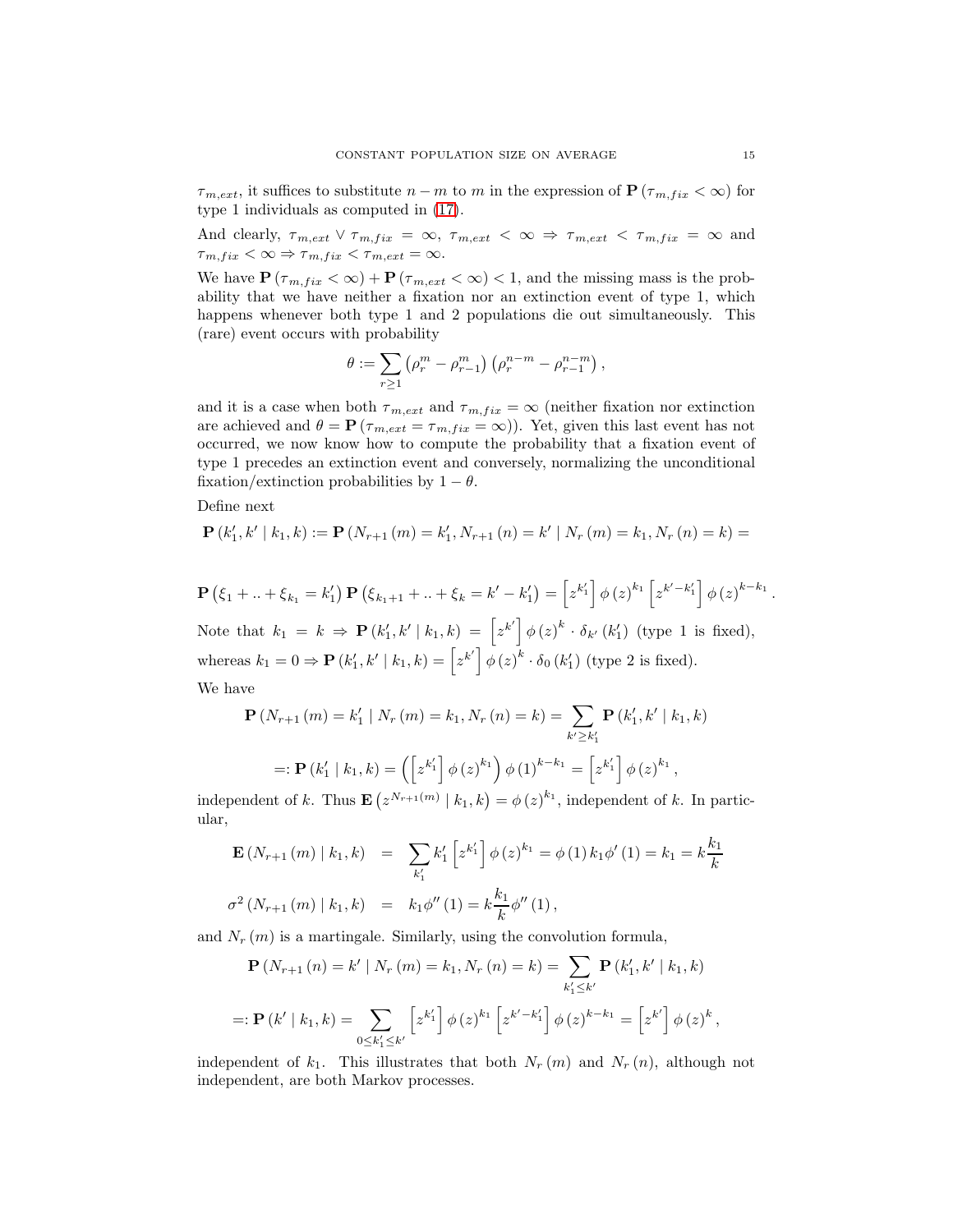We also have consistently

$$
\mathbf{E}\left(z_1^{N_{r+1}(m)}z^{N_{r+1}(n)}\mid k_1,k\right) = \sum_{k'_1\geq 0} z_1^{k'_1} \left[z_1^{k'_1}\right] \phi(z_1)^{k_1} \sum_{k'\geq k'_1} z^{k'} \left[z^{k'-k'_1}\right] \phi(z)^{k-k_1}
$$
\n
$$
(22) \qquad \qquad = \sum_{k'_1\geq 0} (zz_1)^{k'_1} \left[z_1^{k'_1}\right] \phi(z_1)^{k_1} \phi(z)^{k-k_1} = \phi(zz_1)^{k_1} \phi(z)^{k-k_1},
$$

translating the fact that  $N_r(m)$ ,  $N_r(n)$  are jointly Markov as well (with Markov marginals).

Introducing bias (deviation to neutrality): We now wish to introduce bias translating some interaction between type 1 and type 2 populations and see what changes as compared to the neutral case. For some bias function  $p : [0,1] \rightarrow [0,1]$ , different from the identity, such as the ones introduced in Section 3, let

(23) 
$$
\mathbf{P}(N_{r+1}(m) = k'_1, N_{r+1}(n) = k' | N_r(m) = k_1, N_r(n) = k)
$$

$$
= \left[z^{k'_1}\right] \phi(z)^{kp(k_1/k)} \left[z^{k'-k'_1}\right] \phi(z)^{k(1-p(k_1/k))},
$$

be the transition probability matrix of the joint process  $N_r(m)$ ,  $N_r(n)$ , now with bias p. Then

$$
\mathbf{P}(N_{r+1}(m) = k'_1 \mid N_r(m) = k_1, N_r(n) = k) = \sum_{k' \ge k'_1} \mathbf{P}(k'_1, k' \mid k_1, k)
$$
  
=: 
$$
\mathbf{P}(k'_1 \mid k_1, k) = \left( \left[ z^{k'_1} \right] \phi(z)^{kp(k_1/k)} \right) \phi(1)^{k(1-p(k_1/k))} = \left[ z^{k'_1} \right] \phi(z)^{kp(k_1/k)}
$$

,

Thus  $\mathbf{E}\left(z_1^{N_{r+1}(m)}\mid k_1,k\right) = \phi(z_1)^{kp(k_1/k)}$ , now dependent on both  $k_1, k$ . In particular,

(24) 
$$
\begin{cases} \mathbf{E}(N_{r+1}(m) | k_1, k) = k p (k_1 / k) \\ \sigma^2 (N_{r+1}(m) | k_1, k) = k p (k_1 / k) \phi''(1). \end{cases}
$$

The marginal process  $N_r(m)$  is no longer Markov, nor is it a martingale anymore as a result of introducing bias. We also have, consistently,

$$
\mathbf{E}\left(z_1^{N_{r+1}(m)}z^{N_{r+1}(n)} | k_1, k\right) =
$$
\n
$$
= \sum_{k_1' \ge 0} z_1^{k_1'} \left[z_1^{k_1'}\right] \phi(z_1)^{kp(k_1/k)} \sum_{k_2' \ge k_1'} z^{k'} \left[z^{k'-k_1'}\right] \phi(z)^{k(1-p(k_1/k))} =
$$
\n
$$
\sum_{k_1' \ge 0} (zz_1)^{k_1'} \left[z_1^{k_1'}\right] \phi(z_1)^{kp(k_1/k)} \phi(z)^{k(1-p(k_1/k))} = \phi(zz_1)^{kp(k_1/k)} \phi(z)^{k(1-p(k_1/k))},
$$

translating that  $N_r(m)$ ,  $N_r(n)$  are still jointly Markov though. Note  $\mathbf{E}\left(z^{N_{r+1}(n)} | k_1, k\right) =$  $\phi(z)^k$ , independent of  $k_1$ : the frame process  $N_r(n)$  still is a Markov critical Galton-Watson process. And, with  $N_r(n-m) = N_r(n) - N_r(m)$ , given  $N_r(n-m) =$  $k_2 = k - k_1$  and  $N_r(n) = k$ ,  $\mathbf{E}\left(z_2^{N_{r+1}(n-m)} \mid k_2, k\right) = \phi(z_2)^{k(1-p(1-k_2/k))}$ , dependent on both  $k_2$ , k. Type 2  $N_r$   $(n - m)$  is non-Markov either.

**Effective population size:** when n is a fixed population size,  $c_n = O(1/n)$  (as in the Pòlya model for example) is the probability that two distinct randomly chosen individuals out of  $n$  have the same direct ancestor. If the population profile is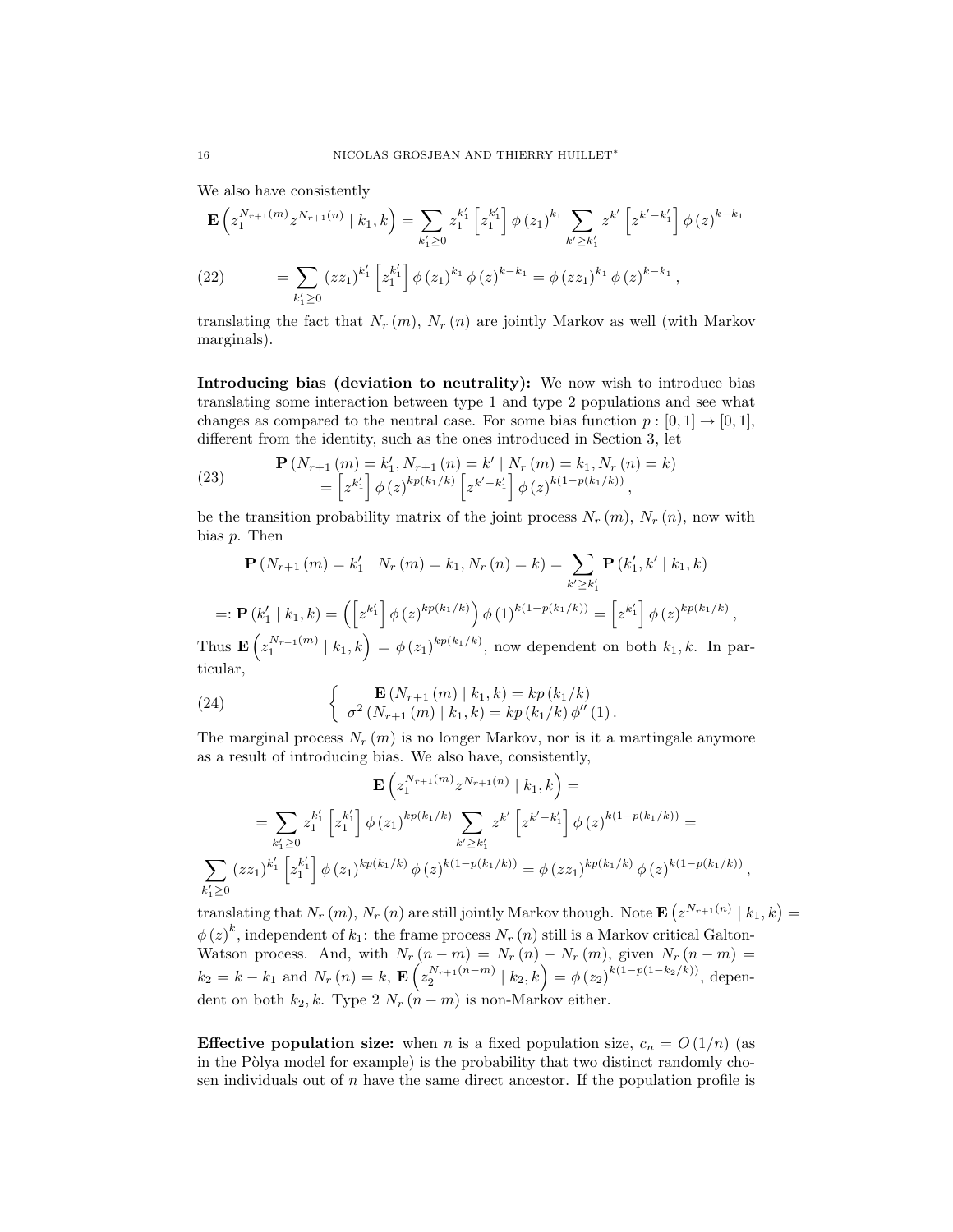$N_r(n)$  and so variable,  $c_n$  should be replaced by  $\overline{c}_n = R^{-1} \sum_{r=1}^R 1/N_r(n)$ , the empirical average of the  $c_{N_r(n)}$ s over some (maybe long) time period R. The effective population size  $n_e = 1/c_n$  should accordingly be replaced by

$$
n_e = 1/\overline{c}_n = \frac{R}{\sum_{r=1}^{R} 1/N_r(n)},
$$

the harmonic mean of the  $N_r$  (n)s. The effective population size used when there are changes in population sizes is thus the harmonic mean (rather than the arithmetic one). This reflects that if a population has recovered from a bottleneck (a dramatic reduction in population size), a definition of the effective population size after a bottleneck should enhance instants where  $N_r(n)$  is small. Because genetic drift acts more quickly to reduce genetic variation in small populations (see Remark 2), genetic diversity in a population will indeed be substantially reduced when the population size shrinks in a bottleneck event (the founder effect).

Our construction with variable population size is conditionally given  $N_0(n) = n$ , where  $N_r(n)$  is a critical Galton-Watson sequence of random variables giving the random size of the global population in each generation  $r$ . Averaging over the  $N_r(n)$ s, while taking into account that  $N_r(n)$  goes extinct with probability 1 at time  $\tau_{n,0} = \inf (r \ge 1 : N_r(n) = 0)$ , we can define the effective population size  $n_e$ in our context by

(25) 
$$
n_e = \mathbf{E} \frac{\tau_{n,0}}{\sum_{r=0}^{\tau_{n,0}-1} 1/N_r(n)} < \mathbf{E} \frac{\sum_{r=0}^{\tau_{n,0}-1} N_r(n)}{\tau_{n,0}} = a n \mathbf{P} (\tau_{n,0} < \infty) = a n.
$$

We used here that the harmonic mean is dominated by the arithmetic one.

Survival probability to a bottleneck effect. A bottleneck effect occurs when the total population size shrinks to a small value before recovering. We wish to compute the survival probability of type 1 individuals in such a situation. More precisely, let  $k_1, k_2$  obeying  $k_1 \ll k_2$  be the (bottom and top) total population sizes at  $r_1 < r_2$ , respectively. We may assume  $k_2$  of order n, the mean value of the total population size at  $r_2$ , whereas  $k_1$  is assumed comparatively small because of shrinkage at  $r_1$ . We therefore wish to compute

$$
\mathbf{P}(N_{r_2}(m) > 0 \mid N_{r_1}(n) = k_1, N_{r_2}(n) = k_2).
$$

We have

$$
\mathbf{E}\left(z_1^{N_{r_1}(m)}z_2^{N_{r_2}(m)}z_3^{N_{r_1}(n-m)}z_4^{N_{r_2}(n-m)}\right) = \phi_{r_1}\left(z_1\phi_{r_2-r_1}\left(z_2\right)\right)^m\phi_{r_1}\left(z_3\phi_{r_2-r_1}\left(z_4\right)\right)^{n-m},
$$

therefore (substituting  $z_2z_4$  to  $z_2$  and taking  $z_1 = z_3$ )

(26) 
$$
\Phi_{r_1,r_2}(z_2,z_3,z_4) := \mathbf{E} \left( z_2^{N_{r_2}(m)} z_3^{N_{r_1}(n)} z_4^{N_{r_2}(n)} \right) \n= \phi_{r_1} \left( z_3 \phi_{r_2-r_1}(z_2 z_4) \right)^m \phi_{r_1} \left( z_3 \phi_{r_2-r_1}(z_4) \right)^{n-m}.
$$

We thus get

$$
\mathbf{P}\left(N_{r_2}\left(m\right) > 0 \mid N_{r_1}\left(n\right) = k_1, N_{r_2}\left(n\right) = k_2\right)
$$
\n
$$
= 1 - \frac{\left[z_2^{0} z_3^{k_1} z_4^{k_2}\right] \Phi_{r_1, r_2}\left(z_2, z_3, z_4\right)}{\left[z_3^{k_1} z_4^{k_2}\right] \Phi_{r_1, r_2}\left(1, z_3, z_4\right)} = 1 - \frac{\left[z_3^{k_1} z_4^{k_2}\right] \Phi_{r_1, r_2}\left(0, z_3, z_4\right)}{\left[z_3^{k_1} z_4^{k_2}\right] \Phi_{r_1, r_2}\left(1, z_3, z_4\right)},
$$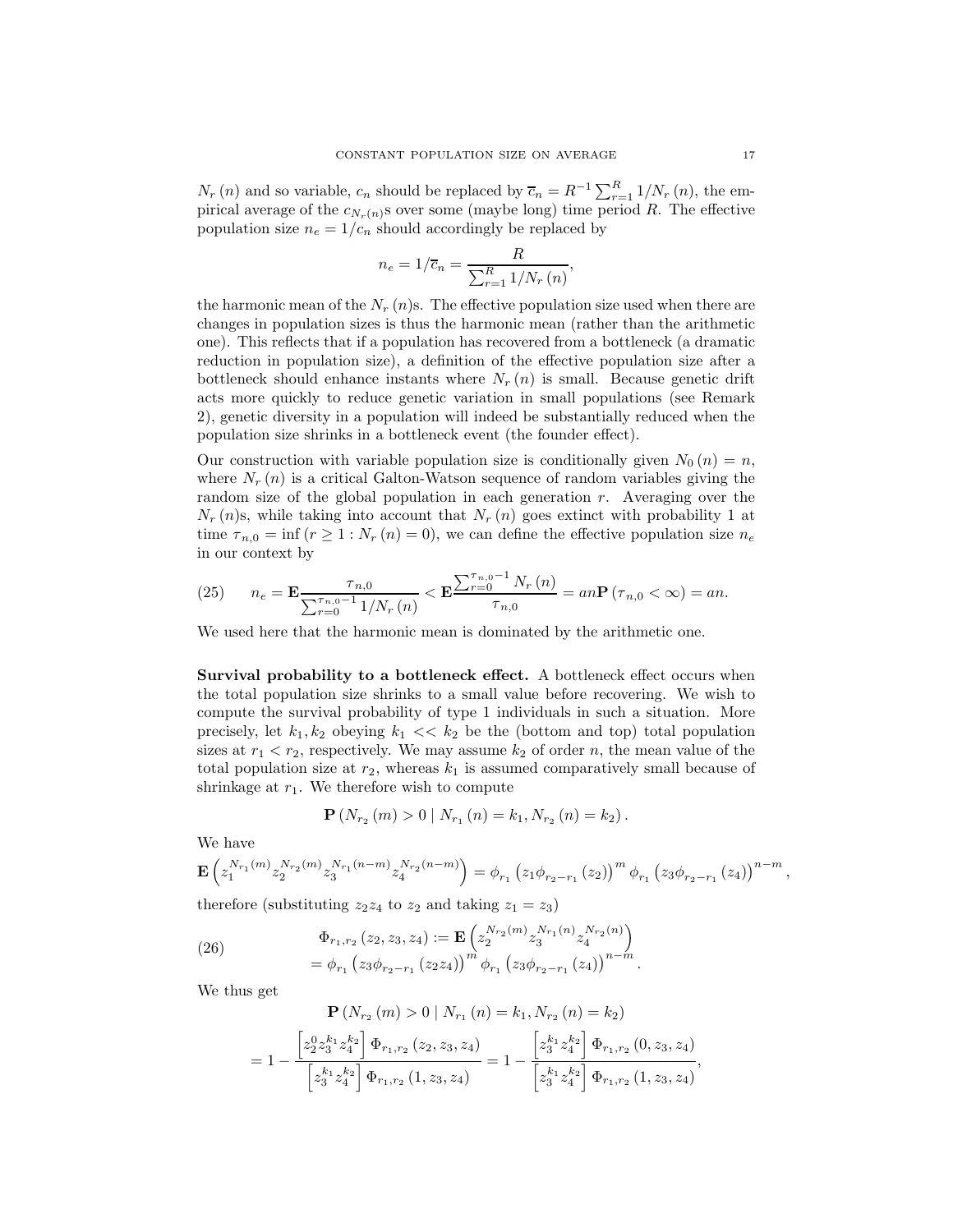where

$$
\begin{array}{rcl}\n\Phi_{r_1,r_2} (1, z_3, z_4) & = & \phi_{r_1} \left( z_3 \phi_{r_2 - r_1} (z_4) \right)^n \\
\Phi_{r_1,r_2} (0, z_3, z_4) & = & \phi_{r_1} \left( z_3 \phi_{r_2 - r_1} (0) \right)^m \phi_{r_1} \left( z_3 \phi_{r_2 - r_1} (z_4) \right)^{n-m}.\n\end{array}
$$

We have

$$
\begin{aligned}\n\left[z_{3}^{k_{1}}\right] \Phi_{r_{1},r_{2}}\left(1,z_{3},z_{4}\right) &= \phi_{r_{2}-r_{1}}\left(z_{4}\right)^{k_{1}} \cdot \left[z_{3}^{k_{1}}\right] \phi_{r_{1}}\left(z_{3}\right)^{n} \\
\left[z_{3}^{k_{1}}z_{4}^{k_{2}}\right] \Phi_{r_{1},r_{2}}\left(1,z_{3},z_{4}\right) &= \left[z_{3}^{k_{1}}\right] \phi_{r_{1}}\left(z_{3}\right)^{n} \cdot \left[z_{4}^{k_{2}}\right] \phi_{r_{2}-r_{1}}\left(z_{4}\right)^{k_{1}} \\
\left[z_{3}^{k_{1}}\right] \Phi_{r_{1},r_{2}}\left(0,z_{3},z_{4}\right) &= \sum_{k=0}^{k_{1}}\left[z_{3}^{k}\right] \phi_{r_{1}}\left(z_{3}\phi_{r_{2}-r_{1}}\left(z_{4}\right)\right)^{n-m} \cdot \left[z_{3}^{k_{1}-k}\right] \phi_{r_{1}}\left(z_{3}\phi_{r_{2}-r_{1}}\left(0\right)\right)^{m} \\
&= \sum_{k=0}^{k_{1}} \phi_{r_{2}-r_{1}}\left(z_{4}\right)^{k}\left[z_{3}^{k}\right] \phi_{r_{1}}\left(z_{3}\right)^{n-m} \phi_{r_{2}-r_{1}}\left(0\right)^{k_{1}-k}\left[z_{3}^{k_{1}-k}\right] \phi_{r_{1}}\left(z_{3}\right)^{m} \\
\left[z_{3}^{k_{1}}z_{4}^{k_{2}}\right] \Phi_{r_{1},r_{2}}\left(0,z_{3},z_{4}\right) &= \\
\sum_{k=0}^{k_{1}}\left[z_{4}^{k_{2}}\right] \phi_{r_{2}-r_{1}}\left(z_{4}\right)^{k} \cdot \left[z_{3}^{k}\right] \phi_{r_{1}}\left(z_{3}\right)^{n-m} \phi_{r_{2}-r_{1}}\left(0\right)^{k_{1}-k} \cdot \left[z_{3}^{k_{1}-k}\right] \phi_{r_{1}}\left(z_{3}\right)^{m}.\n\end{aligned}
$$

We thus only need to compute  $[z^k] \phi_r(z)^n$  for various values of  $k, n^1$  $k, n^1$ . With  $f(z) =$  $(\phi_r(0) + z)^n$ ,  $g(z) = \phi_r(z) - \phi_r(0)$ , we have

$$
\phi_r(z)^n = f(g(z)).
$$

By Faà di Bruno formula (see e.g. Comtet, 1970, Tome 1, p. 148), with  $B_{k,l}$   $(g_1, g_2, ...)$ the Bell polynomials in the Taylor coefficients  $g_k$  of  $g(z)$ :  $g_k = k! [z^k] g(z) =$  $k!\mathbf{P}(N_r(1) = k),$ 

$$
\left[z^{k}\right] \phi_{r}\left(z\right)^{n} =: a_{k,n}\left(r\right) = \frac{1}{k!} \sum_{l=1}^{k} \left(n\right)_{l} \phi_{r}\left(0\right)^{n-l} B_{k,l}\left(g_{1}, g_{2},...\right).
$$

So we end up with a combinatorial closed form formula for the survival probability to a bottleneck effect  $as^2$  $as^2$ :

(27) 
$$
\mathbf{P}(N_{r_2}(m) > 0 \mid N_{r_1}(n) = k_1, N_{r_2}(n) = k_2) =
$$

$$
1 - \frac{\sum_{k=0}^{k_1} a_{k_2,k}(r_2 - r_1)a_{k,n-m}(r_1)a_{k_1-k,m}(r_1)a_{0,1}(r_2 - r_1)^{k_1 - k}}{a_{k_1,n}(r_1)a_{k_2,k_1}(r_2 - r_1)}.
$$

*Example 10* With  $p_0 + q_0 = p + q = 1$ , suppose the critical homographic model  $\phi(z) = q_0 + p_0 \frac{qz}{1-pz}$ , a mixture of a Bernoulli $(p_0)$  random variable with a geometric $(p)$ one. We have  $\phi'(1) = 1$  if  $p_0 = q$  and then  $\phi''(1) = 2p/q = 2a$ . Thus

<span id="page-17-0"></span><sup>1</sup>Following (Gardy, 1995), useful asymptotic estimates of such large powers quantities under different regimes for  $k,n$  are available, namely:  $k$  fixed,  $n\to\infty, k=o\left(n\right)$  and  $n\to\infty$  or  $k=O\left(n\right)$ and  $n \to \infty$ .

<span id="page-17-1"></span><sup>&</sup>lt;sup>2</sup>Observing:  $\phi_r(0) := [z^0] \phi_r(z) = a_{0,1}(r)$ .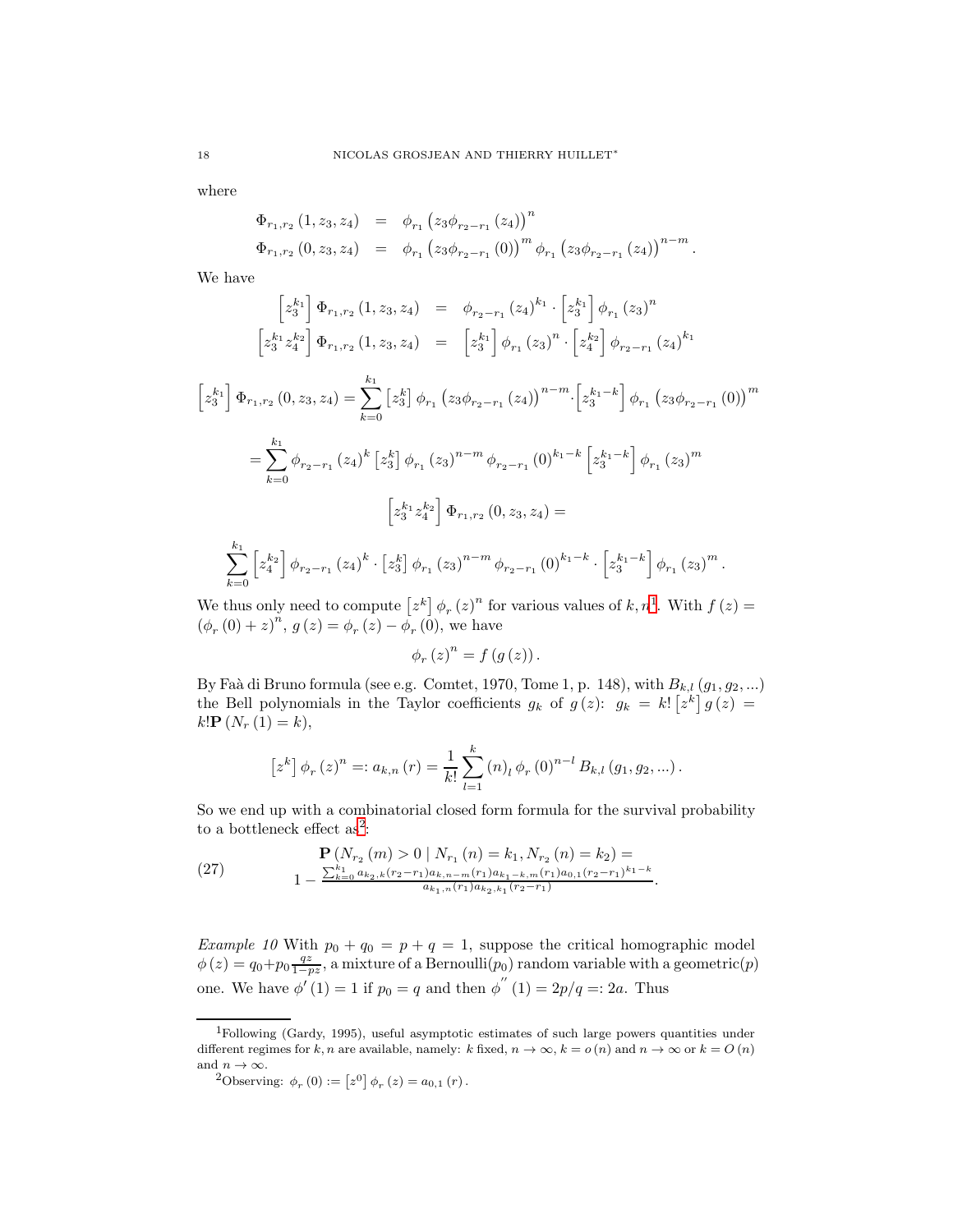$$
\begin{array}{rcl}\n\phi(z) & = & 1 - \left( (1-z)^{-1} + a \right)^{-1} \text{ and} \\
\phi_r(z) & = & 1 - \left( (1-z)^{-1} + ra \right)^{-1} \text{ or } \phi_r(z) = \frac{ra + z(1-ra)}{1 + ra - raz}.\n\end{array}
$$

Here,  $[z^0] \phi_r (z)^n = \left(\frac{ra}{1+ra}\right)^n$  and if  $k \ge 1$ ,

(28) 
$$
\begin{cases}\n[z^{k}] \phi_{r}(z)^{n} =: a_{k,n}(r) \\
= \sum_{l=1}^{n} {n \choose l} {k+l-1 \choose k} \left(\frac{ra}{1+ra}\right)^{k} \left(\frac{ra-1}{ra}\right)^{n-l} (ra(1+ra))^{-l} \\
= \left(\frac{ra}{ra+1}\right)^{k} \left(\frac{ra-1}{ra}\right)^{n} \sum_{l=1}^{n} {n \choose l} {k+l-1 \choose k} \left((ra)^{2}-1\right)^{-l},\n\end{cases}
$$

which can be expressed in terms of an hypergeometric function  ${}_2F_1$ .

This homographic (or linear-fractional) model is of particular interest in our context for two reasons:

1/ One is because  $\phi_r(z)$ , as the r-th composition of  $\phi(z)$  with itself, is explicitly computable, as is well-known from the theory of branching processes (the invariance under iterated composition property; Harris, 1963, p. 9).  $\phi(z)$  is the pgf of an infinitely divisible random variable  $\xi$  if and only if  $p \ge \sqrt{2} - 1$  or  $\sigma^2(\xi) = \phi''(1) \ge$  $\sqrt{2}$  (Steutel and van Harn, Example 11.15, 2003).

2/ Because all critical branching processes generated by some random variable  $\xi$ are in the domain of attraction of the critical homographic one. Indeed, with  $\phi(z)$ the pgf of  $\xi$ , the pgf  $\phi_r(z)$  of  $N_r(1)$  obeys

$$
\phi_{r+1}(z) = \phi(\phi_r(z)), \phi_0(z) = z.
$$

When r gets large, due to almost sure extinction,  $\phi_r(z)$  approaches 1 (the pgf of  $N_r(1) = 0$ . Recalling  $\phi(1) = \phi'(1) = 1$  and  $\phi''(1) < \infty$ , an order-two Taylor development of  $\phi$  near  $z = 1$  therefore gives

$$
\begin{array}{rcl}\n\phi_{r+1}(z) & = & 1 + \phi'(1) \left( \phi_r(z) - 1 \right) + \frac{1}{2} \phi''(1) \left( \phi_r(z) - 1 \right)^2 \\
& = & \phi_r(z) + \frac{1}{2} \phi''(1) \left( \phi_r(z) - 1 \right)^2,\n\end{array}
$$

leading (recalling  $a := \phi''(1)/2$ ) to

$$
\phi_r(z) \sim 1 - 1/\left(\left(1-z\right)^{-1} + ra\right)
$$
, as *r* is large.  $\Box$ 

#### Acknowledgments:

T. Huillet acknowledges partial support from the "Chaire Modélisation mathématique  $et\ *biodiversité*".$  N. Grosjean and T. Huillet also acknowledge support from the labex MME-DII Center of Excellence (*Modèles mathématiques et économiques de* la dynamique, de l'incertitude et des interactions, ANR-11-LABX-0023-01 project).

#### **REFERENCES**

- [1] Cannings, C. The latent roots of certain Markov chains arising in genetics: a new approach. I. Haploid models. Advances in Appl. Probability 6, 260–290 (1974).
- [2] Comtet, L. Analyse combinatoire. Tomes 1 et 2. Presses Universitaires de France, Paris, 1970.
- [3] Crow, J.; F.; Kimura, M. An introduction to population genetics theory. Harper & Row, Publishers, New York-London, 1970.